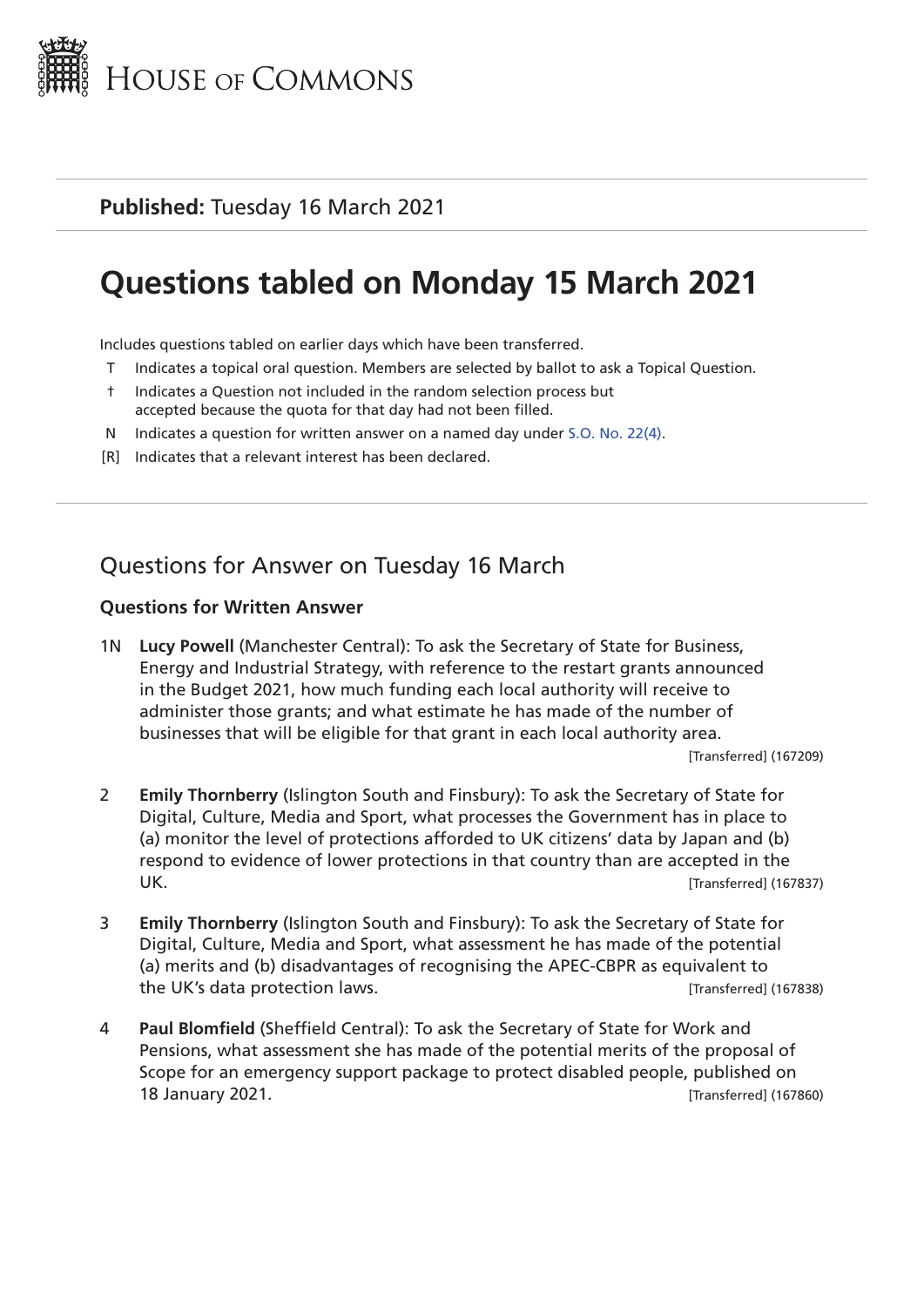- 5N **Imran Ahmad Khan** (Wakefield): To ask the Secretary of State for Health and Social Care, what assessment he has made of the potential merits of establishing a system by which a negative PCR test for covid-19 can overrule a positive lateral flow test conducted at a school. The set of the set of the set of the set of the set of the set of the set of the set of the set of the set of the set of the set of the set of the set of the set of the set of the set of th
- 6N **Mr Mark Harper** (Forest of Dean): To ask the Secretary of State for Health and Social Care, what the evidential basis is for the policy that (a) a positive covid-19 lateral flow test taken on a test site in a school or college does not require a PCR confirmation and (b) where a PCR confirmation test is taken and is negative that test is not able to override the positive lateral flow test result. [R] [Transferred] (167173)
- 7N **Colleen Fletcher** (Coventry North East): To ask the Secretary of State for Justice, what fiscal steps he is taking to support rape and sexual abuse support services in (a) Coventry, (b) the West Midlands and (c) England. [Transferred] (167220)
- 8 **Paul Maynard** (Blackpool North and Cleveleys): To ask the Chancellor of the Exchequer, how many small businesses rely on cash to function in the UK.

[Transferred] (167845)

9N **Liz Saville Roberts** (Dwyfor Meirionnydd): To ask the Chancellor of the Exchequer, whether his Department has undertaken an economic impact assessment of establishing a freeport in Wales. **In the contract of the Contract Contract** [Transferred] (167273)

## Questions for Answer on Wednesday 17 March

#### **Questions for Written Answer**

- 1 **Gareth Thomas** (Harrow West): To ask the Attorney General, how many complaints he has received on powers of attorney being improperly agreed by solicitors; and if he will make a statement. (168824)
- 2 **Imran Ahmad Khan** (Wakefield): To ask the Chancellor of the Duchy of Lancaster and Minister for the Cabinet Office, what steps he is taking to encourage civil servants to take-up their covid-19 vaccinations when eligible. (169079)
- 3N **Mr Mark Harper** (Forest of Dean): To ask the Chancellor of the Duchy of Lancaster and Minister for the Cabinet Office, with reference to paragraph 118 of the Government's Covid-19 Response - Spring 2021 Command Paper CP398, published in February 2021, what premises are able to be used to hold (a) weddings, (b) wedding receptions and (c) commemorative events including wakes. [R] [Transferred] (167836)
- 4 **Ian Lavery** (Wansbeck): To ask the Chancellor of the Duchy of Lancaster and Minister for the Cabinet Office, what steps his Department has taken to ensure that the contaminated blood support scheme is compatible with the Equalities Act 2010. (168930)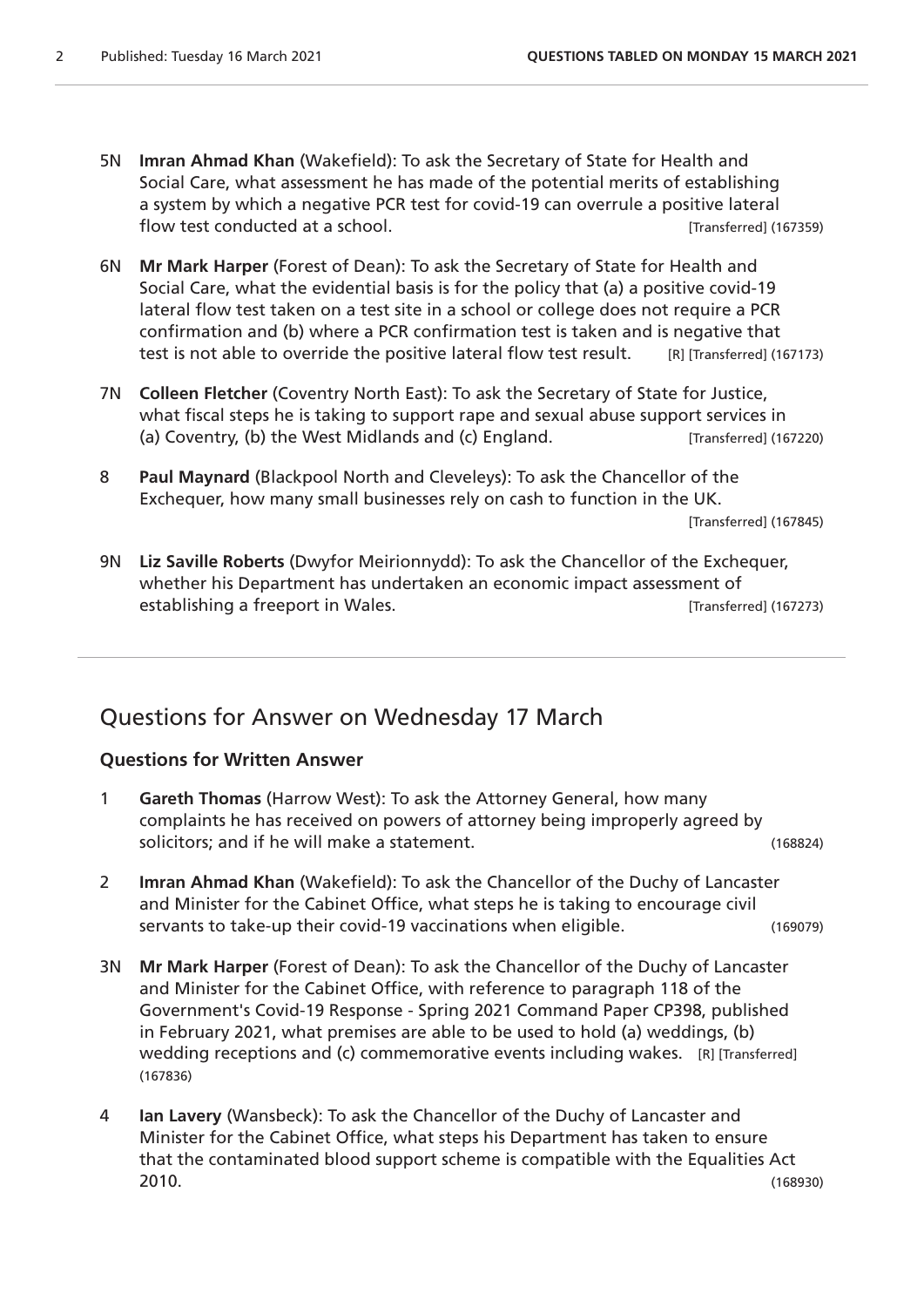- 5 **Ian Lavery** (Wansbeck): To ask the Chancellor of the Duchy of Lancaster and Minister for the Cabinet Office, what steps the Government is taking to ensure individuals and families affected by the contaminated blood scandal are adequately compensated. (168931)
	-
- 6 **Ian Lavery** (Wansbeck): To ask the Chancellor of the Duchy of Lancaster and Minister for the Cabinet Office, what steps the Government is taking to ensure victims and their families involved in the contaminated blood scandal are able to access the necessary legal support required. (168932)
- 7 **Ian Lavery** (Wansbeck): To ask the Chancellor of the Duchy of Lancaster and Minister for the Cabinet Office, whether additional mental health support is being made available to people affected by the contaminated blood scandal. (168933)
- 8 **Ian Lavery** (Wansbeck): To ask the Chancellor of the Duchy of Lancaster and Minister for the Cabinet Office, if the Government will introduce a full bereavement pension for people affected by the contaminated blood scandal in England. (168934)
- 9 **Justin Madders** (Ellesmere Port and Neston): To ask the Chancellor of the Duchy of Lancaster and Minister for the Cabinet Office, what the average waiting time is for a complaint to be assigned to a Parliamentary and Health Service Ombudsman caseworker in the most recent period for which that information is available; and what that average waiting time was in March 2020.
- 10 **Justin Madders** (Ellesmere Port and Neston): To ask the Chancellor of the Duchy of Lancaster and Minister for the Cabinet Office, what the average waiting time is from (a) a complaint being accepted for investigation and (b) a decision being made by the Parliamentary Ombudsman in the most recent period for which that information is available. (168958)
- 11 **Justin Madders** (Ellesmere Port and Neston): To ask the Chancellor of the Duchy of Lancaster and Minister for the Cabinet Office, if he will make an assessment of the adequacy of the performance of the Parliamentary Ombudsman. (168959)
- 12 **Esther McVey** (Tatton): To ask the Chancellor of the Duchy of Lancaster and Minister for the Cabinet Office, what the process of notification is to hon. Members on the loss of civil service jobs in their constituency. (168902)
	-
- 13 **John Penrose** (Weston-super-Mare): To ask the Chancellor of the Duchy of Lancaster and Minister for the Cabinet Office, what information his Department holds on the average waiting times for calls to the Census support phone helpline; and what proportion of the calls to that helpline have been dropped or terminated. (168858)
- 14 **John Penrose** (Weston-super-Mare): To ask the Chancellor of the Duchy of Lancaster and Minister for the Cabinet Office, whether calls to the Census support phone helpline are cut off by the helpline if not answered within a certain time.

(168859)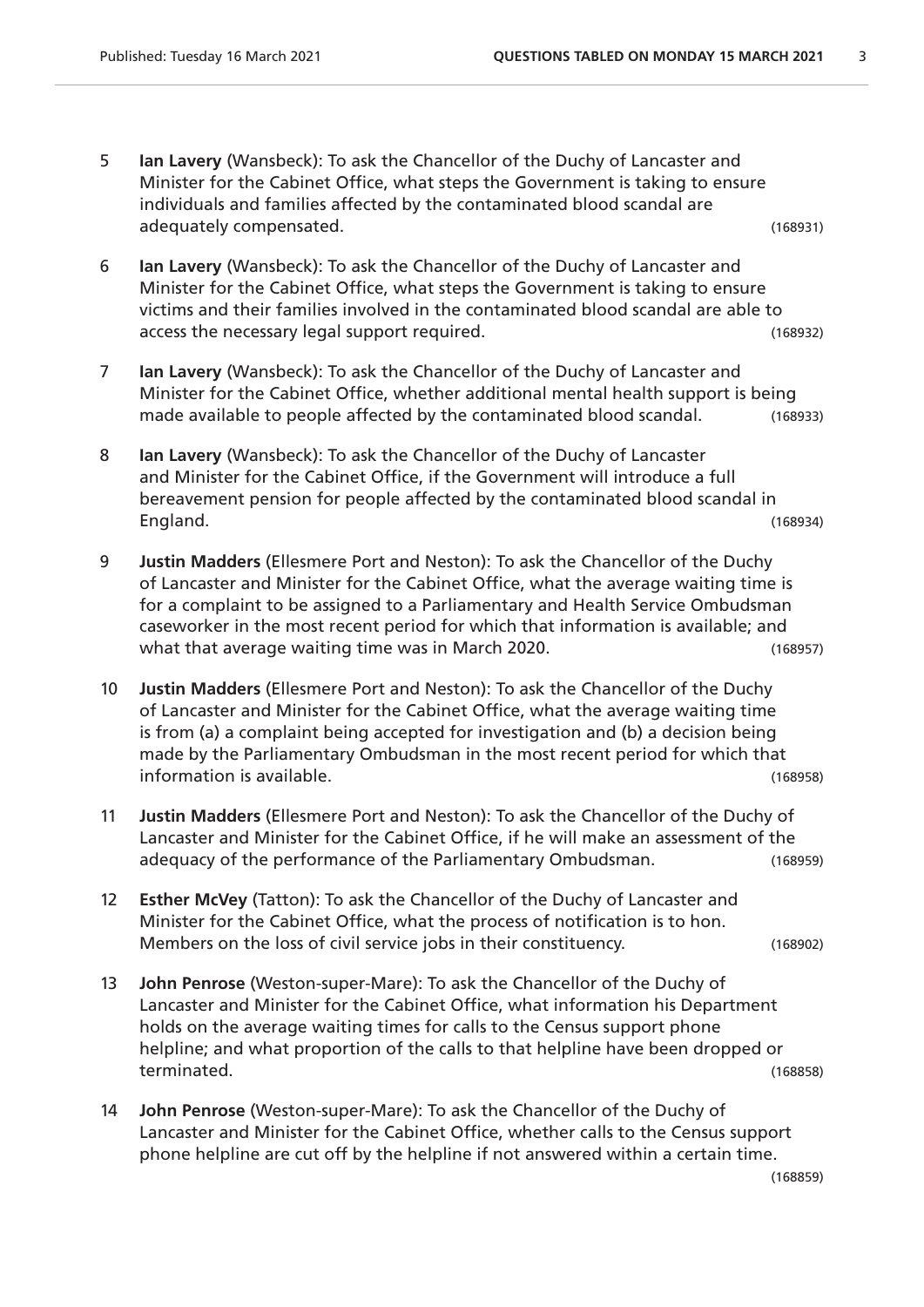- 15N **Bridget Phillipson** (Houghton and Sunderland South): To ask the Chancellor of the Duchy of Lancaster and Minister for the Cabinet Office, with reference to the Treasury's publication entitled Build Back Better: our plan for growth, dated March 2021, and the target set out on page 14 of that publication to relocate 22,000 civil servants out of London by 2030, whether that target is to relocate those civil servants out of (a) London or (b) London and the South East; and if he will confirm the exact boundaries of the areas he would denote by the terms (i) London, (ii) the South East and (iii) London and the South East. [Transferred] (167858)
- 16 **Andrew Rosindell** (Romford): To ask the Chancellor of the Duchy of Lancaster and Minister for the Cabinet Office, what support his Department is providing to people without access to a computer to ensure that they can access the paper forms for the 2021 census. (168848)
- 17 **Jim Shannon** (Strangford): To ask the Member for South West Bedfordshire, representing the Church Commissioners, what steps the Church of England is taking to lengthen the terms of farm business tenancies on its agricultural estate to encourage (a) farm business resilience and (b) improved environmental management. (168926)
- 18 **Jim Shannon** (Strangford): To ask the Member for South West Bedfordshire, representing the Church Commissioners, what forums are available for the church to engage with its farm tenants on ideas for farm business development and environmental management of holdings. (168927)
- 19 **Jim Shannon** (Strangford): To ask the Member for South West Bedfordshire, representing the Church Commissioners, what steps the Church takes to engage with the farm tenants on its agricultural estate as part of its policies on ethical investment; and if he will make a statement. (168928)
- 20 **Paul Maynard** (Blackpool North and Cleveleys): To ask the President of COP26, what his policy is on improving democratic participation in the Committee on Climate Change. (168870)
- 21 **Andrew Bridgen** (North West Leicestershire): To ask the Secretary of State for Business, Energy and Industrial Strategy, whether the energy being using to mine cryptocurrency will be discussed at COP26; and whether further regulation on that matter will be on the COP26 agenda. (168929)
- 22 **Claire Hanna** (Belfast South): To ask the Secretary of State for Business, Energy and Industrial Strategy, what discussions his Department has had with representatives of OFCOM on ensuring that (a) Royal Mail Group plc and (b) Parcelforce Worldwide are adapting to recent changes implemented in line with the requirements of the Northern Ireland Protocol and new rules brought into operation after the end of the transition period. (169072)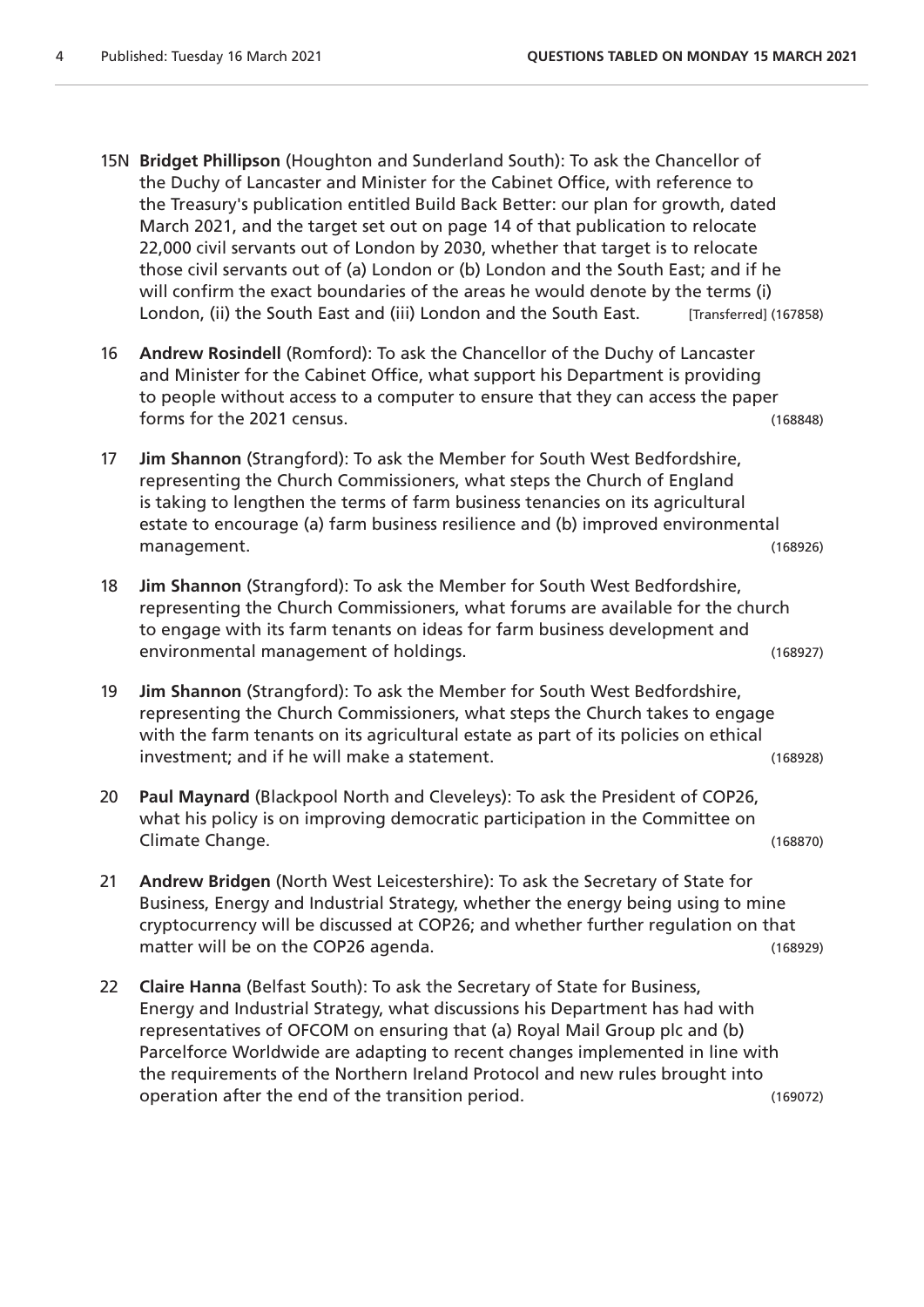- 23 **Kevin Hollinrake** (Thirsk and Malton): To ask the Secretary of State for Business, Energy and Industrial Strategy, what assessment his Department has made of the effect of the increase in (a) temporary closures and (b) part-time opening of post offices on communities and community access to essential services across the UK; and if he will make a statement. (168978)
- 24 **Ben Lake** (Ceredigion): To ask the Secretary of State for Business, Energy and Industrial Strategy, what steps he is taking to ensure that (a) staff and (b) board members at the Climate Change Committee do not have a conflict of interest. (169003)
- 25 **Ben Lake** (Ceredigion): To ask the Secretary of State for Business, Energy and Industrial Strategy, if he will list the members and board members of the Committee on Climate Change that are (a) involved in academia, (b) former politicians, (c) involved in corporate affairs and (d) members of the not-for-profit sector, broken down by (i) charities and (ii) not-for-profit organisations. (169004)
- 26 **Ben Lake** (Ceredigion): To ask the Secretary of State for Business, Energy and Industrial Strategy, what steps his Department takes to ensure decisions taken on biomass are evidence-based. (169005)
- 27 **Justin Madders** (Ellesmere Port and Neston): To ask the Secretary of State for Business, Energy and Industrial Strategy, how many early conciliation requests the Advisory, Conciliation and Arbitration Service has received on (a) the calculation of wages under the Coronavirus Job Retention Scheme, (b) grievances on covidsecure measures in the workplace and (c) requests to employees who are clinically extremely vulnerable to return to the workplace since the start of the covid-19 outbreak. (168960)
- 28 **Paul Maynard** (Blackpool North and Cleveleys): To ask the Secretary of State for Business, Energy and Industrial Strategy, what steps he is taking to increase Government-backed research into the domestic manufacture of decarbonised steel. (168871)
- 29 **Paul Maynard** (Blackpool North and Cleveleys): To ask the Secretary of State for Business, Energy and Industrial Strategy, what his policy is on maintaining domestic coal supplies for the heritage rail sector. (168872)
- 30 **Claudia Webbe** (Leicester East): To ask the Secretary of State for Business, Energy and Industrial Strategy, what assessment he has made of the potential merits of introducing a Garment Trading Adjudicator, similar to the Groceries Code Adjudicator, to reduce exploitation in the UK's garment industry. (169085)
- 31 **Claudia Webbe** (Leicester East): To ask the Secretary of State for Business, Energy and Industrial Strategy, what assessment he has made of the potential merits of introducing a Fit-to-Trade licensing scheme so that no garment factory could operate unless it was approved by labour enforcement agencies. (169086)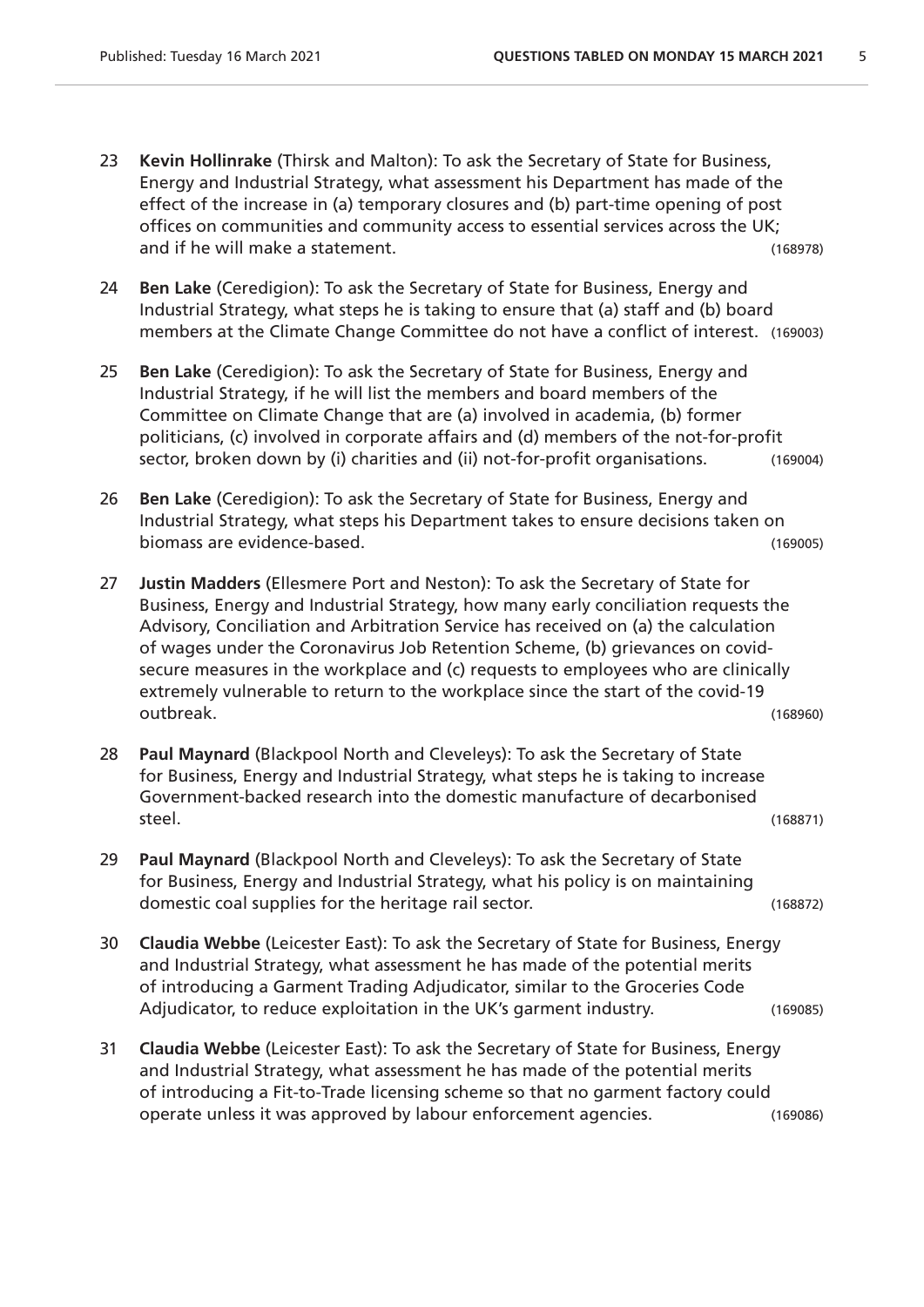- 32 **Claudia Webbe** (Leicester East): To ask the Secretary of State for Business, Energy and Industrial Strategy, what assessment his Department has made of the potential merits actively involving trade unions in workplace inspections in order to help tackle exploitation in the garment industry. The same of the control of the state of the control of the the control of the control of the control of the control of the control of the control of the control of the c
- 33 **Claudia Webbe** (Leicester East): To ask the Secretary of State for Business, Energy and Industrial Strategy, what steps he is taking to promote environmental sustainability among fast fashion garment producers. (169090)
- 34 **Claudia Webbe** (Leicester East): To ask the Secretary of State for Business, Energy and Industrial Strategy, what assessment his Department has made of the potential merits of introducing a statutory mandatory human rights and due diligence responsibility for the textile and clothing industry. (169091)
- 35 **Claudia Webbe** (Leicester East): To ask the Secretary of State for Business, Energy and Industrial Strategy, what steps his Department is taking to promote transparency and accountability within garment industry supply chains. (169092)
- 36 **Claudia Webbe** (Leicester East): To ask the Secretary of State for Business, Energy and Industrial Strategy, what assessment he has made of the potential merits of introducing a compulsory requirement for garment industry companies to publish a full list of their suppliers. (169093)
- 37 **Claudia Webbe** (Leicester East): To ask the Secretary of State for Business, Energy and Industrial Strategy, with reference to the finding by the British Retail Consortium that workers in Leicester's apparel manufacturing industry are underpaid by over £2.1 million a week, what steps his Department is taking to enforce UN guiding principles on business and human rights in respect of the duty of employers to remedy human rights violations in respect of underpaid wages in that industry (a) in Leicester and (b) the rest of the UK. (169094)
- 38 **Claudia Webbe** (Leicester East): To ask the Secretary of State for Business, Energy and Industrial Strategy, whether his Department has made an assessment of the potential merits of introducing maximum pay ratios between maximum and minimum earners for garment industry companies and their supply chains. (169095)
- 39 **Elliot Colburn** (Carshalton and Wallington): To ask the Secretary of State for Digital, Culture, Media and Sport, what assessment he has made of the effectiveness of differentiating the regulatory response of illegal and legal but harmful content in the up-coming Online Harms Bill, and if he will make a statement. (169059)
- 40 **Gareth Davies** (Grantham and Stamford): To ask the Secretary of State for Digital, Culture, Media and Sport, what assessment he has made of the effectiveness of Big Society Capital at mobilising private capital for investments in the social enterprise sector. (169104)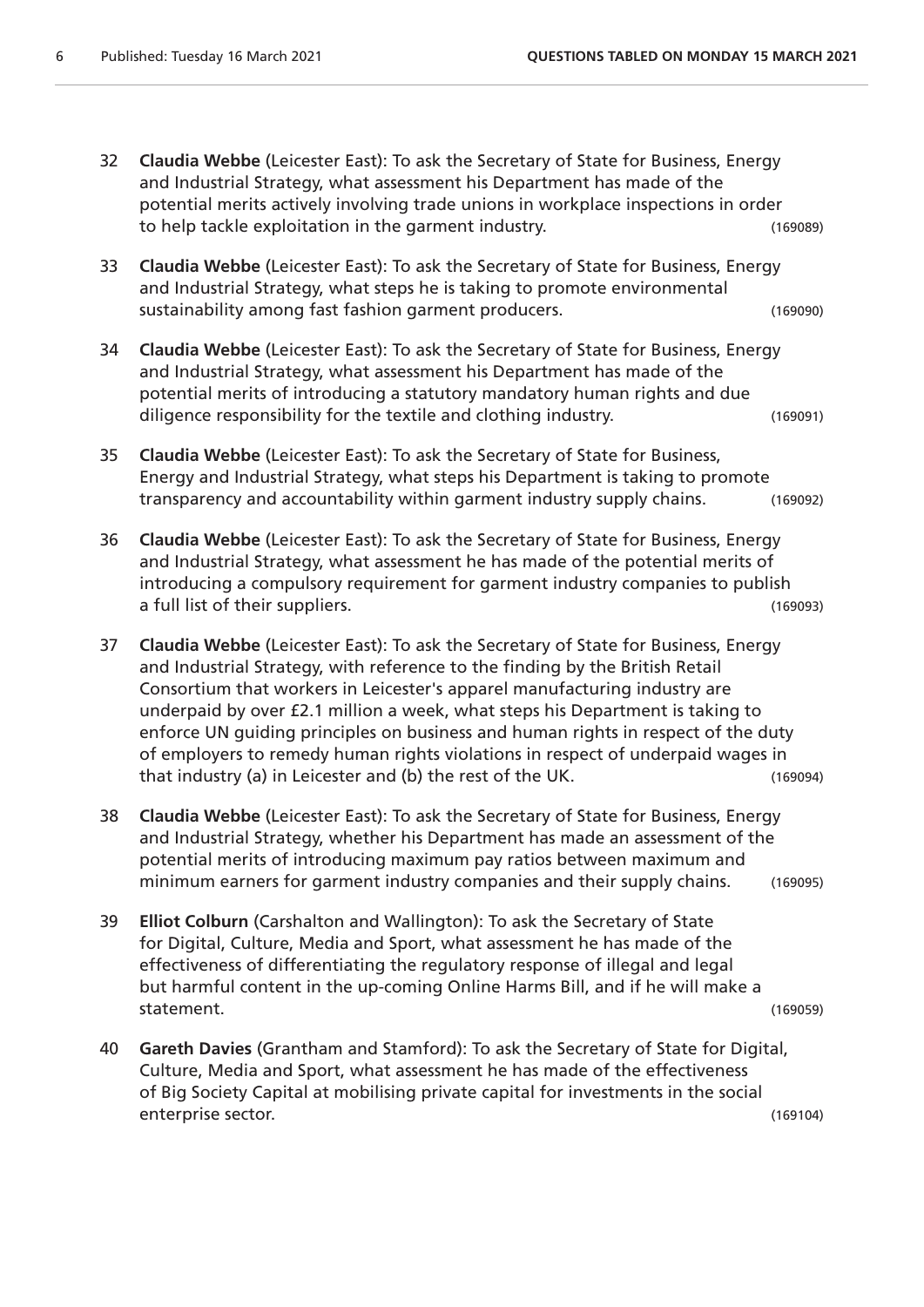- 41 **Gareth Davies** (Grantham and Stamford): To ask the Secretary of State for Digital, Culture, Media and Sport, what assessment his Department has made of the value for money of Big Society Capital since its inception. (169105)
- 42 **Jonathan Edwards** (Carmarthen East and Dinefwr): To ask the Secretary of State for Digital, Culture, Media and Sport, what assessment he has made of the merits of increasing the voucher support in successor schemes to the Broadband Upgrade Fund for small communities under 100 dwellings. (168878)
- 43 **Mary Glindon** (North Tyneside): To ask the Secretary of State for Digital, Culture, Media and Sport, what assessment he has made of the potential effect on reducing levels of smoking of improving public perception of e-cigarettes and vape products, including allowing manufactures, retailers and brands of e-cigarette products to communicate comparative health claims and switching messages that are agreed by the relevant public health bodies to adult smokers.

(168923)

44 **Esther McVey** (Tatton): To ask the Secretary of State for Digital, Culture, Media and Sport, what assessment his Department has made of the practicability of rolling out fibre broadband in rural and hard-to-reach areas. (168900)

- 45 **Stuart Anderson** (Wolverhampton South West): To ask the Secretary of State for Education, what assessment his Department has made of the potential merits of increasing the length of time students spend in general education to ensure that (a) students with learning disabilities and (b) other students are not disadvantaged by the effect of the covid-19 outbreak on their development and progression. (169042)
- 46 **Paul Blomfield** (Sheffield Central): To ask the Secretary of State for Education, what advice he is giving to schools and colleges on taking account of caring responsibilities of their students when determining GCSE and A Level grades in summer 2021. (168889)
- 47 **Alberto Costa** (South Leicestershire): To ask the Secretary of State for Education, what assessment his Department has made of the potential merits of providing schools with the flexibility to decide on how to manage their summer school programmes in order to ensure that programmes take into account the specific needs of their pupils in response to the covid-19 outbreak. (168968)
- 48 **Emma Hardy** (Kingston upon Hull West and Hessle): To ask the Secretary of State for Education, what recent assessment his Department has made of the potential benefits of extending the summer school term into the summer holiday period in response to the disruption to education caused by the covid-19 outbreak. (169012)
- 49 **Darren Jones** (Bristol North West): To ask the Secretary of State for Education, whether his Department has plans for summer-born children to be given automatic admission to secondary school for children who currently have a delayed start. (169002)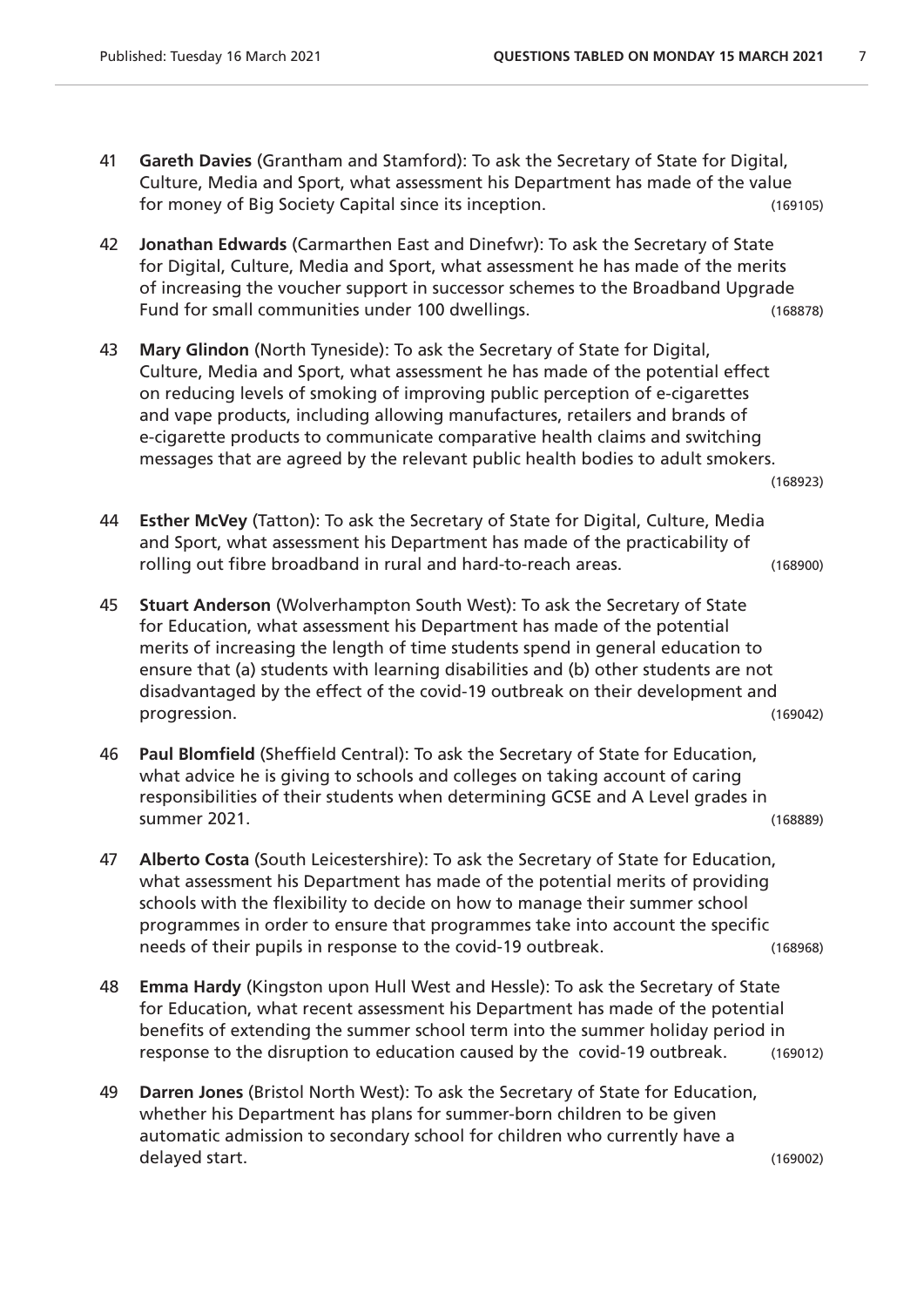- 50 **Marco Longhi** (Dudley North): To ask the Secretary of State for Education, what steps he is taking to ensure adequate provision is made for private students to sit exams or be graded at a minimum cost to families. (169066)
- 51 **Paul Maynard** (Blackpool North and Cleveleys): To ask the Secretary of State for Education, what guidance is in place on the provision schools must make for children with allergies at risk of anaphylaxis. (168868)
- 52 **Esther McVey** (Tatton): To ask the Secretary of State for Education, what assessment he has made of the effect of slow broadband speeds on the education of children living in rural areas. (168896)
- 53 **Chi Onwurah** (Newcastle upon Tyne Central): To ask the Secretary of State for Education, what ongoing support will be provided to schools and colleges by his Department to tackle the digital exclusion of their pupils after the completion of the roll-out of the Get Help with Technology Scheme. (168912)
- 54 **Tulip Siddiq** (Hampstead and Kilburn): To ask the Secretary of State for Education, what steps his Department is taking to ensure that children in residential care are offered the same rights to stay put as children in foster care. (168988)
- 55 **Gareth Thomas** (Harrow West): To ask the Secretary of State for Education, how many entries there were for exams in foreign languages at (a) GCSE and (b) A-level by each language in each of the last five years; and if he will make a statement. (168825)
- 56 **Tom Tugendhat** (Tonbridge and Malling): To ask the Secretary of State for Education, what support his Department plans to provide to schools for additional costs incurred when teaching staff are absent to receive covid-19 vaccines during school term time. (168972)
- 57 **Claudia Webbe** (Leicester East): To ask the Secretary of State for Education, if he will take steps with representatives of the Student Loan Company to remove 50 per cent of tuition fee debt incurred by students in the 2019-20 and 2020-21 academic year. (169097)
- 58 **Claudia Webbe** (Leicester East): To ask the Secretary of State for Education, if he will allocate funding from the public purse for universities to offer refunds of 50 per cent to (a) postgraduate, (b) international and (c) other students who privately fund the cost of their tuition in the 2019-20 and 2020-21 academic year. (169098)
- 59 **Claudia Webbe** (Leicester East): To ask the Secretary of State for Education, if he will increase funding for universities to enable those universities to offer proportionate rebates for students in halls who entered into accommodation contracts for the 2020-21 academic year. (169099)
- 60 **Claudia Webbe** (Leicester East): To ask the Secretary of State for Education, if he will provide funding for (a) private sector landlords and (b) owners of purposebuilt students accommodation to offer proportionate rebates for students not using such accommodation during the covid-19 outbreak. (169100)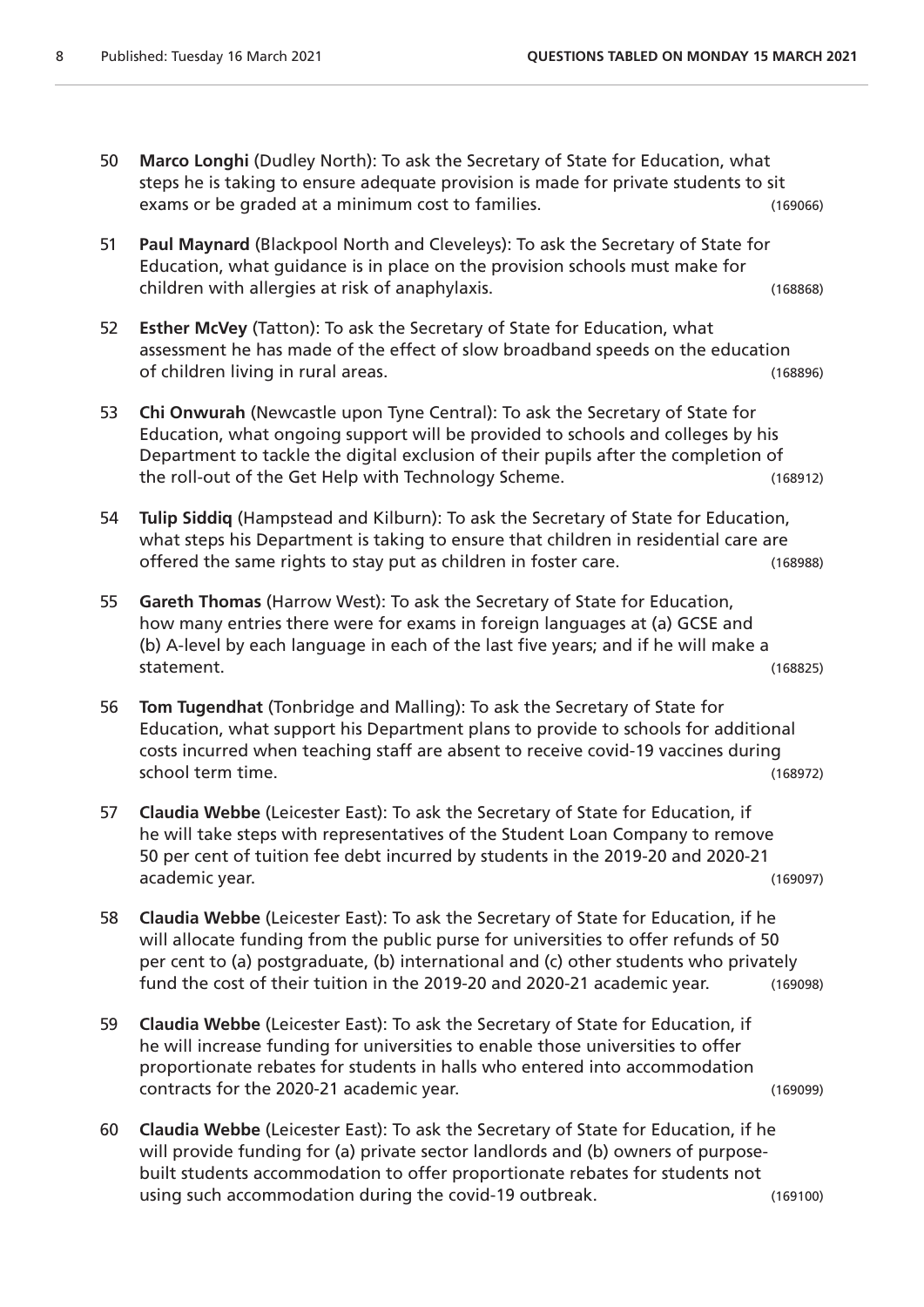- 61 **Claudia Webbe** (Leicester East): To ask the Secretary of State for Education, if he will bring forward legislative proposals to enable students who wish to break (a) university and (b) private-sector accommodation contracts early due to being unable to access their term-time housing for significant periods during the covid-19 outbreak. (169101)
- 62 **Claudia Webbe** (Leicester East): To ask the Secretary of State for Education, if he will provide additional funding for universities to fund (a) additional mental health support, (b) community building initiatives and (c) student hardship grants.

```
(169102)
```
- 63 **Claudia Webbe** (Leicester East): To ask the Secretary of State for Education, if he will take steps with (a) universities and (b) NHS mental health service providers to ensure that students are able to access support free at the point of access which is available between their term-time address and non-term time address. (169103)
- 64 **Elliot Colburn** (Carshalton and Wallington): To ask the Secretary of State for Environment, Food and Rural Affairs, what assessment his Department has made of the effect of the increase in supermarket deliveries since the start of the covid-19 outbreak on the use of single use plastic bags by supermarkets. (169056)
- 65 **Elliot Colburn** (Carshalton and Wallington): To ask the Secretary of State for Environment, Food and Rural Affairs, what steps his Department is taking to encourage a shift from conventional single use plastic films to certified compostable alternatives; and if he will set a target under the Environment Bill to accelerate that process. (169057)
- 66 **Gareth Davies** (Grantham and Stamford): To ask the Secretary of State for Environment, Food and Rural Affairs, whether his Department is able to take steps to prevent off-road vehicles causing damage and disruption to footpaths in rural villages. (169106)
- 67 **Dave Doogan** (Angus): To ask the Secretary of State for Environment, Food and Rural Affairs, what discussions he has had with his counterparts in (a) France, (b) the Netherlands and (c) the EU to develop mutual understanding on the checks required on agri-food goods moving between the UK and the EU. (169039)
- 68 **Mary Glindon** (North Tyneside): To ask the Secretary of State for Environment, Food and Rural Affairs, what assessment he has made of the potential merits for reducing single-use plastics by allowing larger e-liquid bottles for e-cigarettes. (168922)
- 69 **Paul Maynard** (Blackpool North and Cleveleys): To ask the Secretary of State for Environment, Food and Rural Affairs, what steps he is taking to regulate the provision of allergen information by home-based food businesses. (168869)
- 70 **Esther McVey** (Tatton): To ask the Secretary of State for Environment, Food and Rural Affairs, what steps his Department is taking to work with broadband providers to ensure that farmers have access to adequate broadband to support the planning, monitoring and delivery of their farming operations. (168894)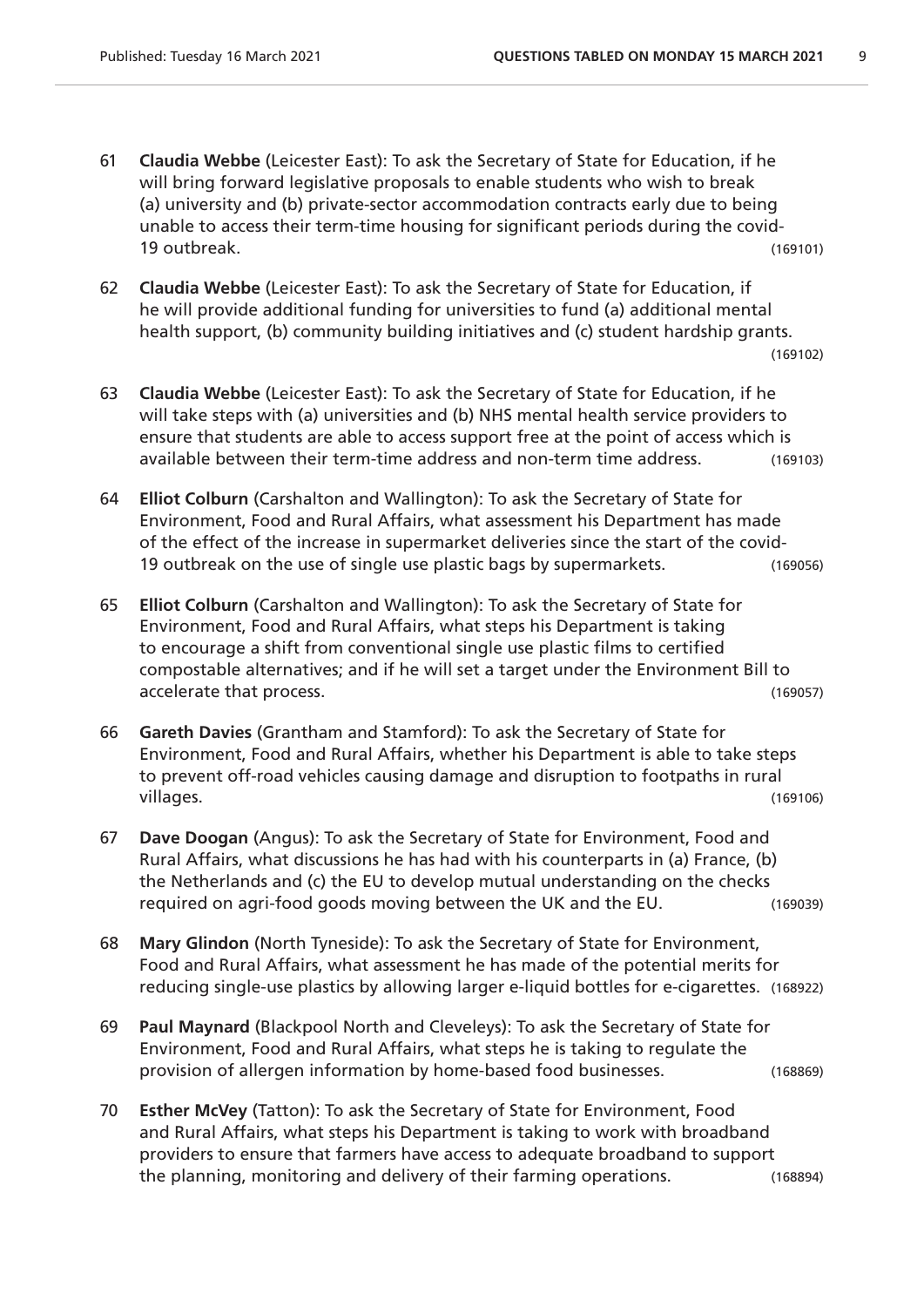71 **Esther McVey** (Tatton): To ask the Secretary of State for Environment, Food and Rural Affairs, what assessment his Department has made of the effect of poor broadband speeds and connectivity on the agriculture and horticulture industry.

(168895)

- 72 **Esther McVey** (Tatton): To ask the Secretary of State for Environment, Food and Rural Affairs, with reference to the findings of the National Farmers Union's Digital Technology Survey, published in January 2021, if he will take steps to improve access for farmers to the 4G mobile network. (168897)
- 73 **Esther McVey** (Tatton): To ask the Secretary of State for Environment, Food and Rural Affairs, what steps his Department is taking to (a) incentivise and (b) encourage farmers and growers to use digital technology to boost productivity in the agriculture and horticulture sectors. (168898)
- 74 **Esther McVey** (Tatton): To the Secretary of State for Environment, Food and Rural Affairs, with reference to the Government's target that at least 85 per cent of UK premises will have access to gigabit-capable broadband by 2025, what steps his Department is taking to help support farmers and growers who do not have access to gigabit-capable broadband; and if he will take steps with the Secretary of State for Digital, Culture, Media and Sport to ensure that that access is made available to all farmers and growers in advance of that 2025 deadline. (168899)
- 75 **Stephen Morgan** (Portsmouth South): To ask the Secretary of State for Environment, Food and Rural Affairs, what progress he has made on reducing the harm caused by sewage spilling into rivers and offshore water bodies; and on how many occasions he has met with the Chair of the Environmental Audit Committee to progress that work since 22 January 2021.
- 76 **Luke Pollard** (Plymouth, Sutton and Devonport): To ask the Secretary of State for Environment, Food and Rural Affairs, what steps he is taking to ensure the continued enforcement of restrictions on chickens and other birds in response to avian flu concerns. (169035)
- 77 **Imran Ahmad Khan** (Wakefield): To ask the Secretary of State for International Trade, what her planned timescale is for the beginning of formal discussions for the UK to join the Comprehensive and Progressive Agreement for Trans-Pacific Partnership (CPTPP). (169077)
- 78 **Gareth Thomas** (Harrow West): To ask the Secretary of State for International Trade, what discussions she has had with stakeholders in the higher education sector on the needs of that sector with regard to future trade deals; and if she will make a statement. (168823)
- 79 **Claudia Webbe** (Leicester East): To ask the Secretary of State for International Trade, what steps his Department is taking to ensure that future trade deals are designed to help tackle the exploitation of garment industry workers around the world. (169096)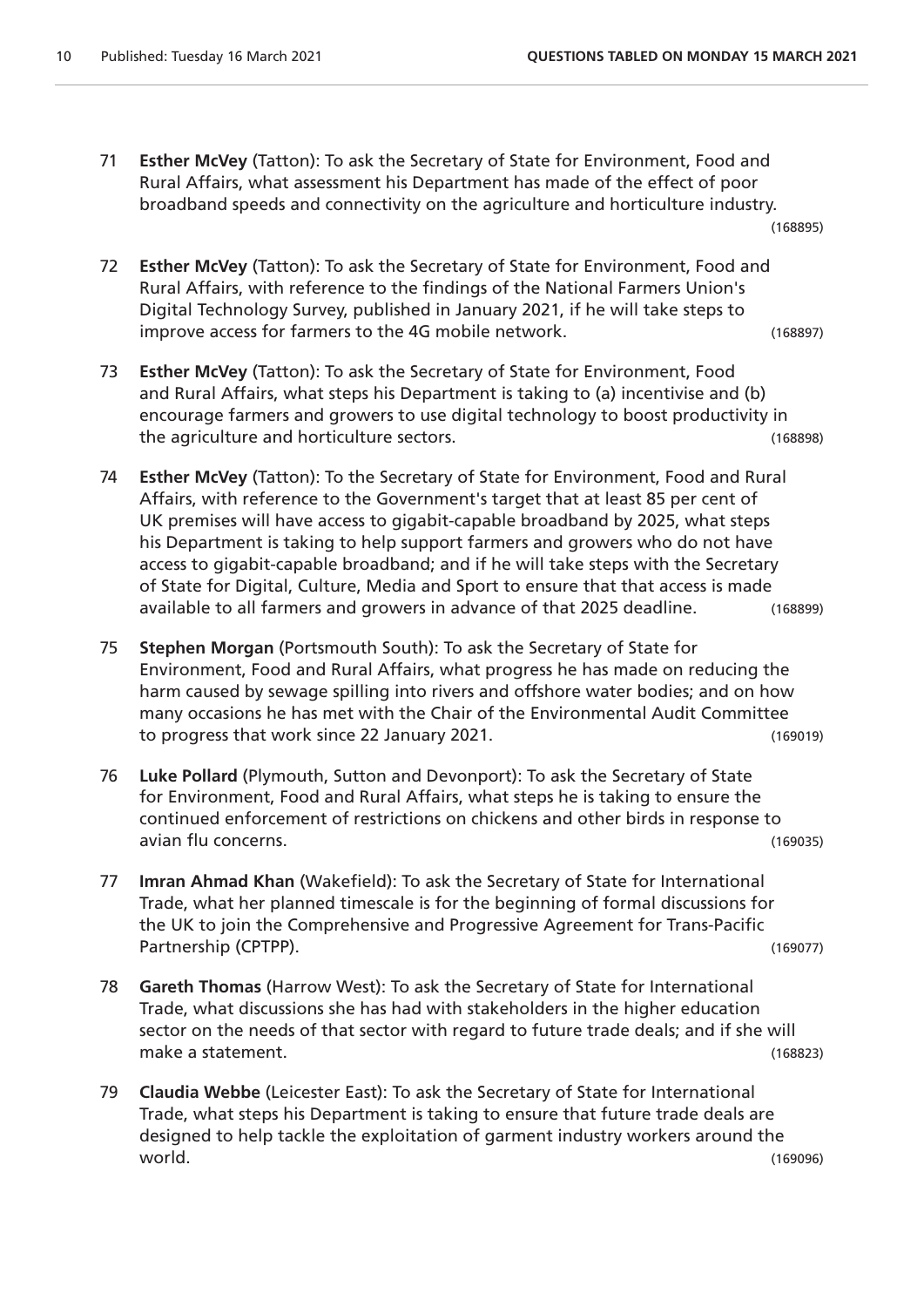- 80 **Janet Daby** (Lewisham East): To ask the Secretary of State for Transport, what assessment his Department has made of the ability of the London Ambulance Service to access sites affected by Low Traffic Neighbourhood schemes. (169036)
- 81 **Jack Dromey** (Birmingham, Erdington): To ask the Secretary of State for Transport, what steps he plans to take in response to the effect of the covid-19 lockdown on the quantity of data gathered during e-scooter trials. (168862)
- 82 **Jack Dromey** (Birmingham, Erdington): To ask the Secretary of State for Transport, what processes are in place to record instances of pavement riding and pavement parking during e-scooter trials. (168863)
- 83 **Justin Madders** (Ellesmere Port and Neston): To ask the Secretary of State for Transport, what information his Department holds on how many road traffic accidents there have been that have involved someone driving under the section 88 provision of the Road Traffic Act 1988 in each month since March 2020. (168962)
- 84 **Shabana Mahmood** (Birmingham, Ladywood): To ask the Secretary of State for Transport, pursuant to the Answer of 10 March 2021 to Question 163196 on Clean Air Zones, what assessment he has made of the effect of the period of time between collecting the clean air zone fee on road users and the payment of the £2 charge levied by his Department to access the central services unit for clean air zones on local authorities' budgets. The control of the control of the control of the control of the control o
- 85 **Shabana Mahmood** (Birmingham, Ladywood): To ask the Secretary of State for Transport, pursuant to the Answer of 10 March 2021 to Question 163196 on Clean Air Zones, what steps he has taken to estimate the time delay between local authorities collecting the clean air zone fee on road users and the payment of the £2 charge levied by his Department on access to the central services unit for clean air zones. (168865)
- 86 **Shabana Mahmood** (Birmingham, Ladywood): To ask the Secretary of State for Transport, pursuant to the Answer of 10 March 2021 to Question 163196 on Clean Air Zones, if his Department will review the £2 charge levied by his Department on access to the central services unit for clean air zones if evidence shows a delay between required payment to his Department and the collection of the fee to road users by local authorities. The contract of the contract of the contract of the contract of the contract of the contract of the contract of the contract of the contract of the contract of the contract of the contract
- 87 **Paul Maynard** (Blackpool North and Cleveleys): To ask the Secretary of State for Transport, with reference to the introduction from 15 February 2021 of requirements for all passengers travelling to England to take mandated covid-19 tests on day 2 and day 8 of the quarantine period, how many and what proportion of those passengers have tested positive for covid-19 on (a) day 2 and (b) day 8 of that quarantine period; and how many of those positive test results identified a variant of concern to the Government. (168873)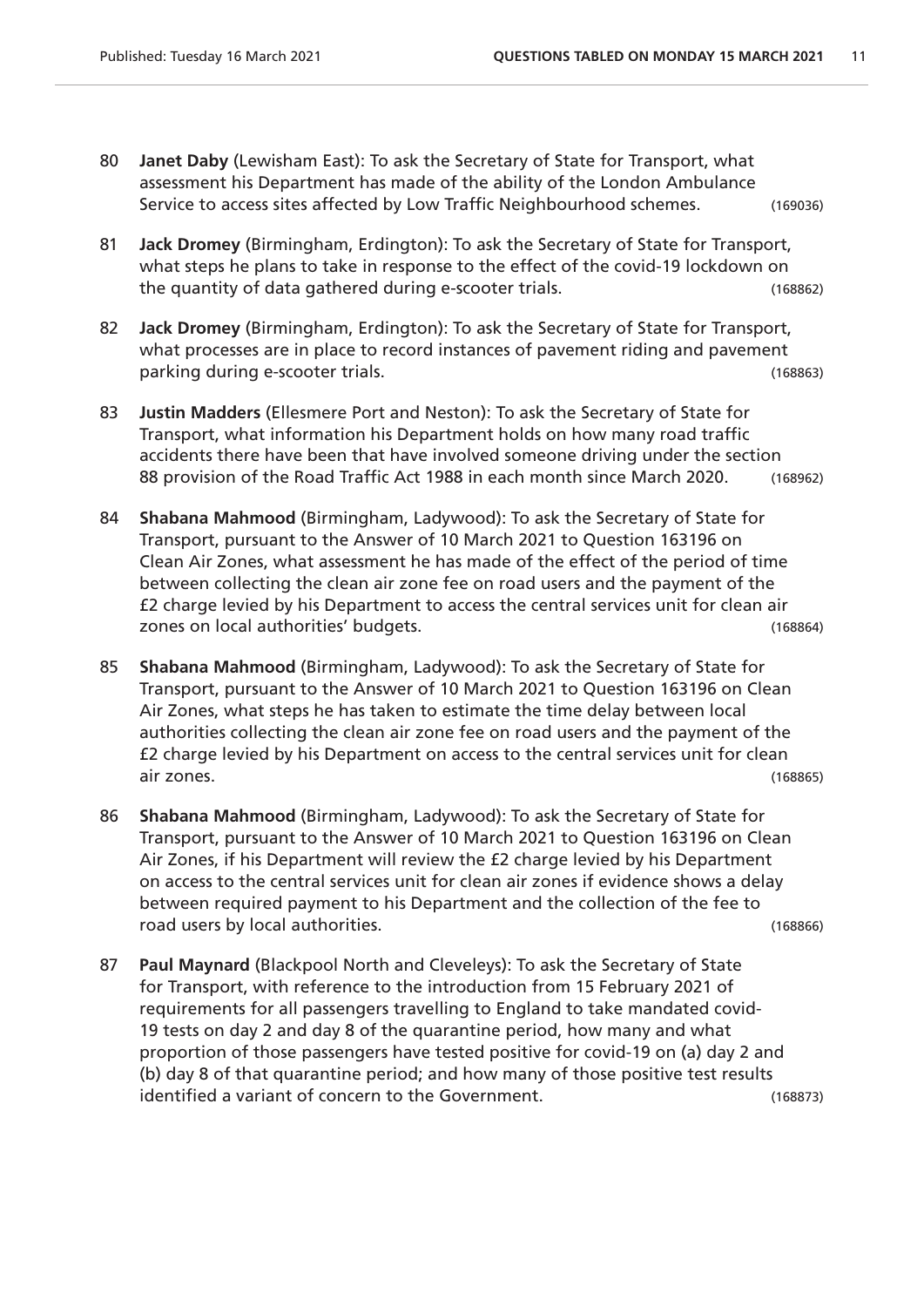- 88 **Stephen Morgan** (Portsmouth South): To ask the Secretary of State for Transport, what recent assessment he has made of the prevalence of (a) anti-social behaviour and (b) dangerous incidents committed by jet-skiers; and if he will make a statement. (169016)
- 89 **Bell Ribeiro-Addy** (Streatham): To ask the Secretary of State for Transport, what steps his Department is taking to help ensure law enforcement of vehicle noise limits. (169046)
- 90 **Tom Tugendhat** (Tonbridge and Malling): To ask the Secretary of State for Transport, whether the Government plans to (a) make an assessment and (b) implement changes in response to the consultation on proposed changes to the Highway Code where representations tackle the need to provide safe unloading capacity for bus and coach operators on smart motorways. (168970)
- 91 **Paul Maynard** (Blackpool North and Cleveleys): To ask the Secretary of State for Work and Pensions, what his policy is on implementation of the recommendations of the Paul Maynard taskforce on inclusive apprenticeships published in July 2016. [R] (168875)
- 92 **Ben Bradley** (Mansfield): To ask the Secretary of State for Health and Social Care, what steps he plans to take to ensure that there will be appropriate opportunity for parliamentary scrutiny of the proposed restrictions on the promotion and placement of foods high in fat, sugar and salt. (169025)
- 93 **Ben Bradley** (Mansfield): To ask the Secretary of State for Health and Social Care, what provisions will be made in the NHS Reform Bill to ensure that the effect on businesses is considered in the restriction on advertising of foods high in fat, sugar and salt; and will he make a statement. (169026)
- 94 **Elliot Colburn** (Carshalton and Wallington): To ask the Secretary of State for Health and Social Care, with reference to the findings published by the Disabled Children's Partnership in February 2021 that 70 per cent of disabled children have been unable to get therapies for their development during the covid-19 lockdown, what plans his Department has to ensure that disabled children receive the therapies they need for their development. (169050)
- 95 **Elliot Colburn** (Carshalton and Wallington): To ask the Secretary of State for Health and Social Care, if he will direct NHS England to prioritise women with dense breast tissue when tackling the cancer screening backlog accrued as a result of the covid-19 outbreak. (169051)
- 96 **Elliot Colburn** (Carshalton and Wallington): To ask the Secretary of State for Health and Social Care, what assessment his Department has made of the potential benefits of using breast density measurement software to identify women with dense breast tissue for the purpose of prioritising those women for breast cancer screening. (169052)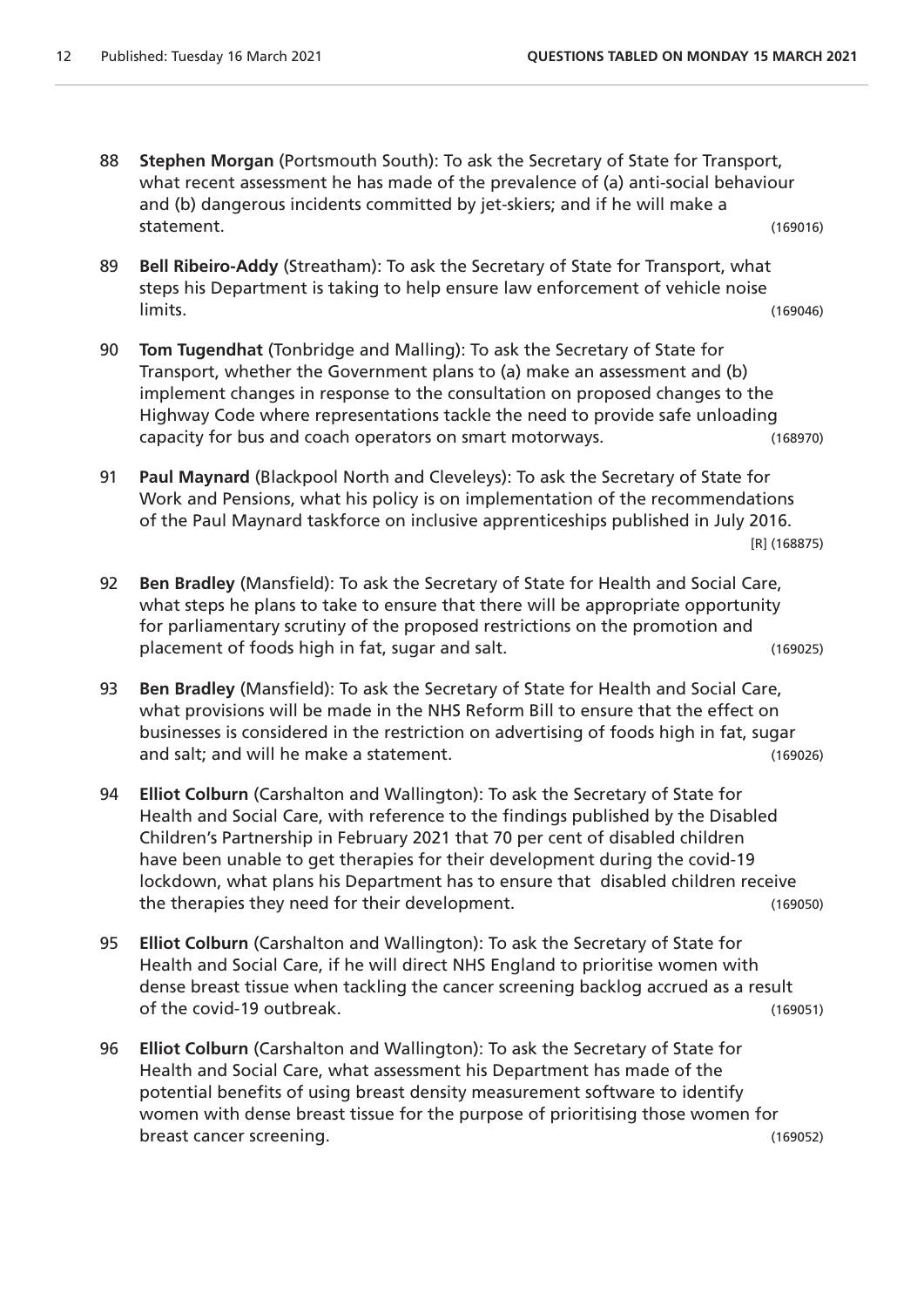97 **Elliot Colburn** (Carshalton and Wallington): To ask the Secretary of State for Health and Social Care, what assessment his Department has made of the potential merits of introducing tomosynthesis to digital mammography to improve the accuracy of breast screening. (169053)

98 **Elliot Colburn** (Carshalton and Wallington): To ask the Secretary of State for Health and Social Care, what assessment his Department has made of the potential merits of introducing AI-driven mammography to (a) support radiologists and (b) increase capacity in the breast cancer screening programme.

```
(169054)
```
- 99 **Daisy Cooper** (St Albans): To ask the Secretary of State for Health and Social Care, if he will make urgent representations to NICE to ensure that Sapropterin (Kuvan) can be made available for Phenylketonuria (a) on the basis of clinical need and (b) not restricted to people under the age of 18 years. (169047)
- 100 **Daisy Cooper** (St Albans): To ask the Secretary of State for Health and Social Care, if he will take steps to ensure that Sapropterin (Kuvan) may be prescribed in doses greater than 10mg in the event that there is an identified clinical need. (169048)
- 101 **Neil Coyle** (Bermondsey and Old Southwark): To ask the Secretary of State for Health and Social Care, how many people living in England hold a qualification as a learning disability nurse. (168951)
- 102 **Neil Coyle** (Bermondsey and Old Southwark): To ask the Secretary of State for Health and Social Care, how many NHS learning disability nurses were employed (a) in total and (b) in each NHS trust in England for the most recent period in which that information is available. The same state of the state of the state (168952)
- 103 **Philip Davies** (Shipley): To ask the Secretary of State for Health and Social Care, what estimate he has made of the number of hospital beds that will be needed for (a) covid and (b) influenza patients in January 2022; and what steps he is taking to ensure that there is capacity in respect of (i) beds and (ii) staffing in the NHS during that period. (168855)
- 104 **Philip Davies** (Shipley): To ask the Secretary of State for Health and Social Care, pursuant to the Answer of 11 March 2021 to Question 157048, what investment he is making in primary care and community services to increase capacity to prepare for a potential increase in demand. (168856)
- 105 **Nick Fletcher** (Don Valley): To ask the Secretary of State for Health and Social Care, what assessment he has made of the appropriateness of the endorsement by Public Health England of the factsheet, Abortion and Abortion Care Factsheet which references IPAS as an authority on abortion care which advocates abortion without prescriptions and with or without the involvement of a health provider.

(169074)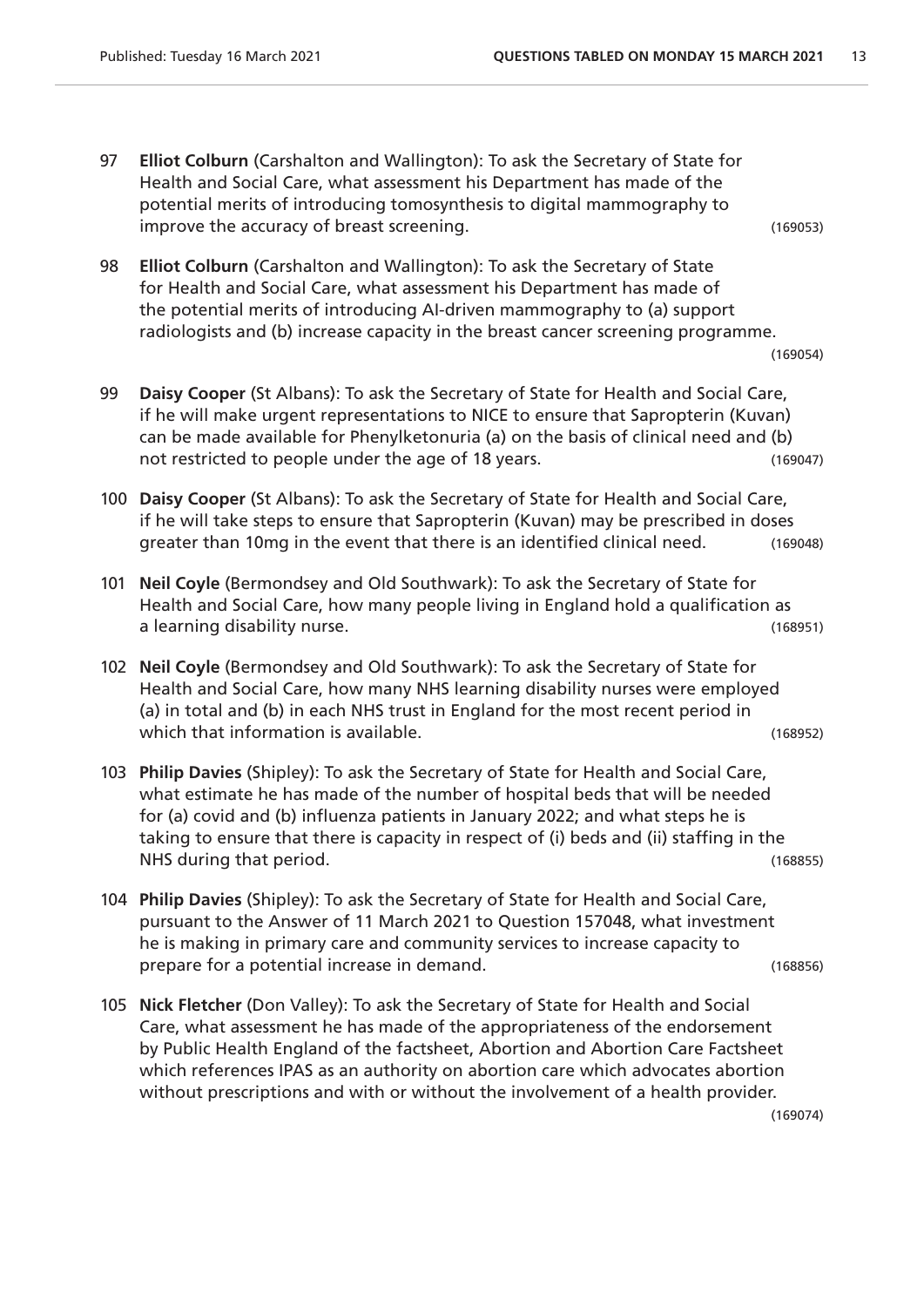- 106 **Mary Glindon** (North Tyneside): To ask the Secretary of State for Health and Social Care, if he will make it his Department's policy to take an evidence-based approach to the upcoming Tobacco and Related Product Regulations review. (168915)
- 107 **Mary Glindon** (North Tyneside): To ask the Secretary of State for Health and Social Care, what steps he is taking to ensure adult smokers have access to (a) e-cigarettes and (b) other tools to help them quit smoking. (168916)
- 108 **Mary Glindon** (North Tyneside): To ask the Secretary of State for Health and Social Care, whether the Government is on track to reach the smokefree 2030 target. (168917)
- 109 **Mary Glindon** (North Tyneside): To ask the Secretary of State for Health and Social Care, what steps local stop-smoking services are taking to reduce smoking rates amongst the poorest in society where smoking prevalence is highest. (168918)
- 110 **Mary Glindon** (North Tyneside): To ask the Secretary of State for Health and Social Care, whether local stop-smoking services encourage to adult smokers to switch from smoking conventional cigarettes to e-cigarettes. (168919)
- 111 **Mary Glindon** (North Tyneside): To ask the Secretary of State for Health and Social Care, whether he has plans to issue guidance on differentiating between smoking and vaping in (a) the workplace and (b) other public places to help support smokers who are transitioning away from cigarettes from risk of relapse. (168920)
- 112 **Mary Glindon** (North Tyneside): To ask the Secretary of State for Health and Social Care, if he will work with the vaping industry in challenging misinformation that is deterring smokers from switching to less harmful alternatives. (168921)
- 113 **Emma Hardy** (Kingston upon Hull West and Hessle): To ask the Secretary of State for Health and Social Care, what assessment he has made of the financial position of community pharmacies; and what assessment he has made of the potential merits of converting the £370 million of covid-19 emergency cashflow loans into grants. (169010)
- 114 **Emma Hardy** (Kingston upon Hull West and Hessle): To ask the Secretary of State for Health and Social Care, whether it is mandatory for a person to get a covid-19 test in the event that they are found to have broken national lockdown restrictions. (169011)
- 115 **Mr Kevan Jones** (North Durham): To ask the Secretary of State for Health and Social Care, for what reason the Joint Biosecurity Centre holds data on the (a) names, (b) contact details, (c) gender, (d) ethnicity, (e) occupation and employment and (f) NHS test and trace records of individual covid-19 patients. (168845)
- 116 **Mr Kevan Jones** (North Durham): To ask the Secretary of State for Health and Social Care, what safeguards are in place to protect the security of the data held by the Joint Biosecurity Centre; and whether covid-19 patients will be (a) informed about their details being held on such a database and (b) able to submit a subject access request for that data. (168846)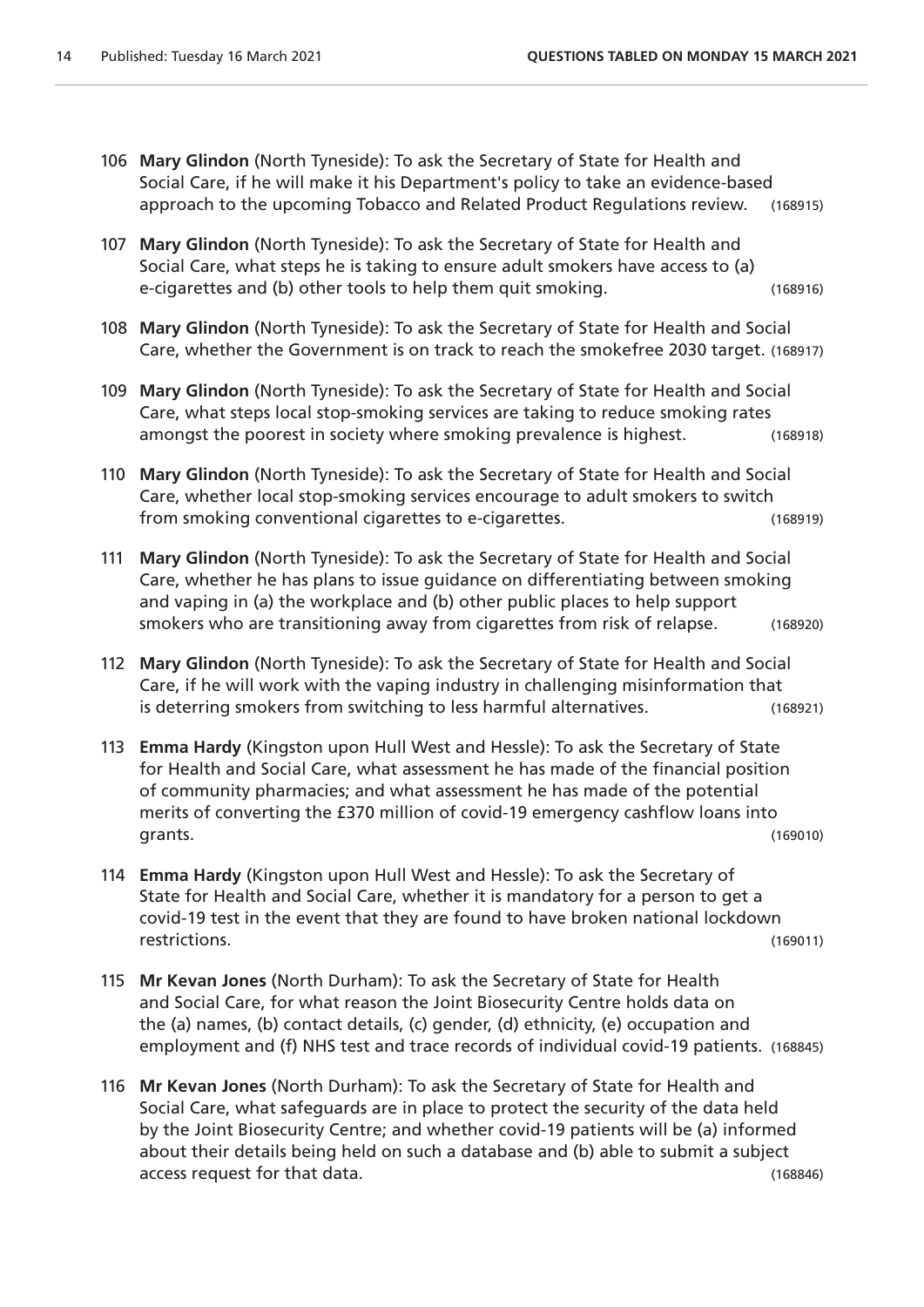- 117 **Justin Madders** (Ellesmere Port and Neston): To ask the Secretary of State for Health and Social Care, pursuant to the Answer of 17 December 2020 to Question 128690 on health services: private sector, if he will publish the (a) total cost and (b) cost per month of his Department's contracts for private sector capacity in each month since 1 June 2020. (168956)
- 118 **Justin Madders** (Ellesmere Port and Neston): To ask the Secretary of State for Health and Social Care, how the cost of covid-19 tests for people returning to the UK have been calculated. (168961)
- 119 **Justin Madders** (Ellesmere Port and Neston): To ask the Secretary of State for Health and Social Care, pursuant to the Answer of 17 February 2021 to Question 147891 on Coronavirus: Screening, what evidence the Scientific Advisory Group for Emergencies based its assessment on when assessing the effect that discharging patients from hospital into the community without testing had on covid-19 community infection rates. (168963)
- 120 **Justin Madders** (Ellesmere Port and Neston): To ask the Secretary of State for Health and Social Care, what the cost to the public purse has been of setting up and maintaining each of the seven Nightingale hospitals. (168965)
- 121 **Paul Maynard** (Blackpool North and Cleveleys): To ask the Secretary of State for Health and Social Care, what steps he is taking to increase funding for research into Alzheimer's disease. (168867)
- 122 **Esther McVey** (Tatton): To ask the Secretary of State for Health and Social Care, with reference to his Department's Tackling Obesity strategy, published in July 2020, whether it is his Department's policy to restrict the promotion or sale of lunchtime meal deals; and if he will make a statement. (168892)
- 123 **Esther McVey** (Tatton): To ask the Secretary of State for Health and Social Care, with reference to his Department's Tackling Obesity strategy, published in July 2020, whether it is his Department's policy to restrict the promotion or sale of Easter eggs; and if he will make a statement. (168893)
- 124 **Esther McVey** (Tatton): To ask the Secretary of State for Health and Social Care, with reference to his Department's Tackling Obesity strategy, published in July 2020, what assessment he has made of the potential financial effect of bringing forward legislative proposals on imposing restrictions on the (a) promotion and (b) location of food products in shops on (i) small shops, (ii) medium-sized shops and (ii) shops located on high streets. (168901)
- 125 **Bell Ribeiro-Addy** (Streatham): To ask the Secretary of State for Health and Social Care, if he will make it his policy to introduce a target for the average time taken to provide a diagnosis of endometriosis of (a) four years or less by 2025 and (b) 12 months or less by 2030. (169044)
- 126 **Jim Shannon** (Strangford): To ask the Secretary of State for Health and Social Care, how many people have transitioned in each of the last three years. (168924)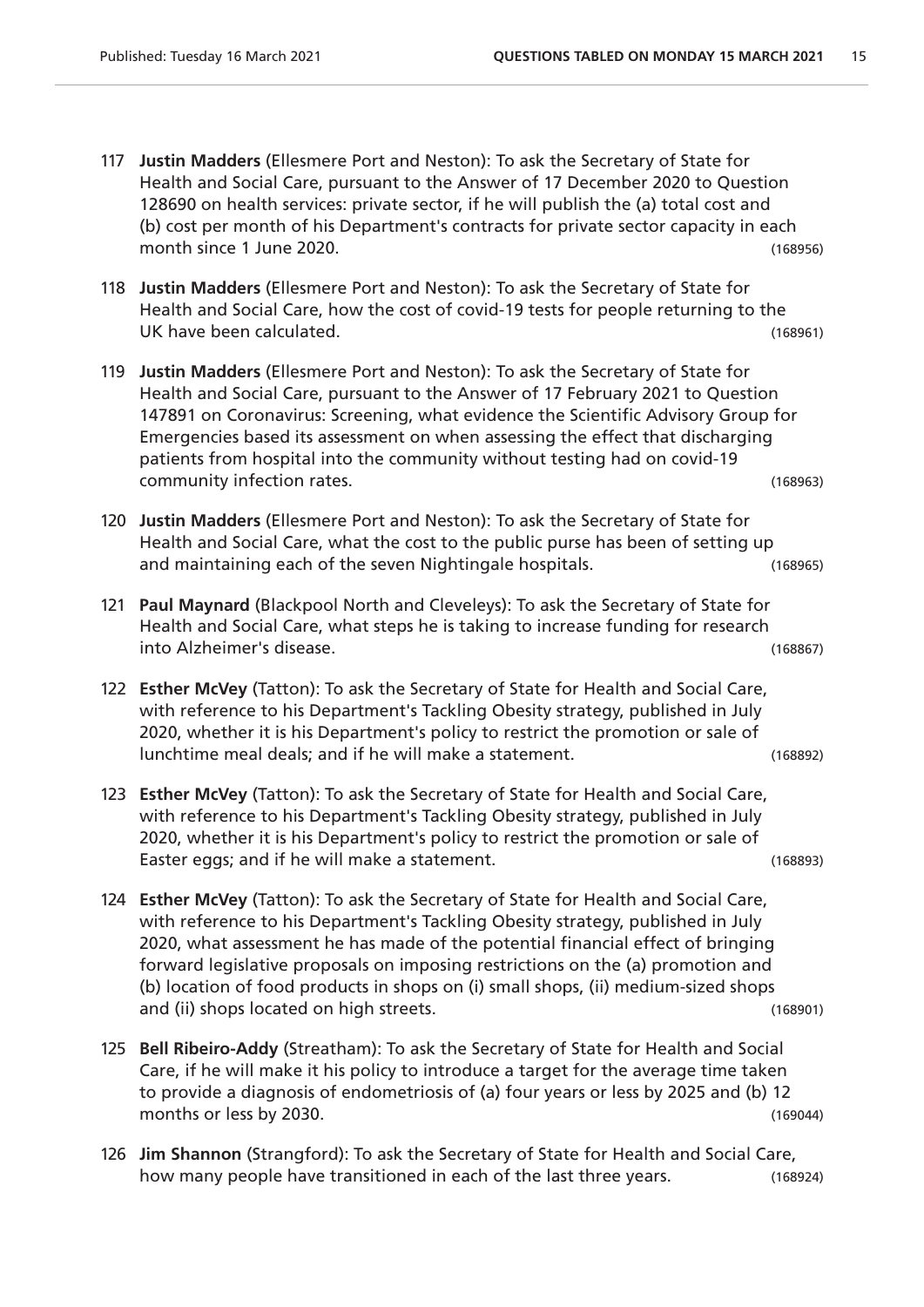- 127 **Alexander Stafford** (Rother Valley): To ask the Secretary of State for Health and Social Care, what steps he has taken to ensure that housebound patients can access a free community pharmacy medicines delivery service once the covid-19 lockdown restrictions have ended. (169113)
- 128 **Alexander Stafford** (Rother Valley): To ask the Secretary of State for Health and Social Care, how many prescriptions have been delivered by the Pandemic Delivery Service to shielded patients in the last 12 months. (169114)
- 129 **Munira Wilson** (Twickenham): To ask the Secretary of State for Health and Social Care, if will hold discussions with the Mayor for London on the potential merits of exempting NHS employees from the suspension of the use of the Freedom Pass for those employees during peak hours in London. (169062)
- 130 **Imran Ahmad Khan** (Wakefield): To ask the Secretary of State for Foreign, Commonwealth and Development Affairs, pursuant to the Answer of 14 December 2020 to Question 126163, how many covid-19 vaccines have been distributed to each British Overseas Territory to date. (169078)
- 131 **Nickie Aiken** (Cities of London and Westminster): To ask the Secretary of State for Foreign, Commonwealth and Development Affairs, what steps the Government is taking to help end the preventable deaths of mothers, children and newborns in developing countries by 2030. (169040)
- 132 **Nickie Aiken** (Cities of London and Westminster): To ask the Secretary of State for Foreign, Commonwealth and Development Affairs, what steps he is taking to help improve maternal and child health throughout the world. (169041)
- 133 **Paul Blomfield** (Sheffield Central): To ask the Secretary of State for Foreign, Commonwealth and Development Affairs, what steps he is taking with international partners to assess the risk and reduce the effect of climate change (a) globally and (b) on the UK. (168890)
- 134 **Elliot Colburn** (Carshalton and Wallington): To ask the Secretary of State for Foreign, Commonwealth and Development Affairs, with reference to recent reports of the inhumane treatment of dogs in a government-run facility in Mauritius, if he or officials of his Department will make representations to the Government of Mauritius on taking steps to ensure the humane treatment of dogs held in that facility. (169055)
- 135 **Margaret Ferrier** (Rutherglen and Hamilton West): To ask the Secretary of State for Foreign, Commonwealth and Development Affairs, if he will publish an updated strategy of UK support for human rights defenders. (168953)
- 136 **Preet Kaur Gill** (Birmingham, Edgbaston): To ask the Secretary of State for Foreign, Commonwealth and Development Affairs, how much Official Development Assistance (ODA) funding was allocated to education in each of the last ten years.

(168999)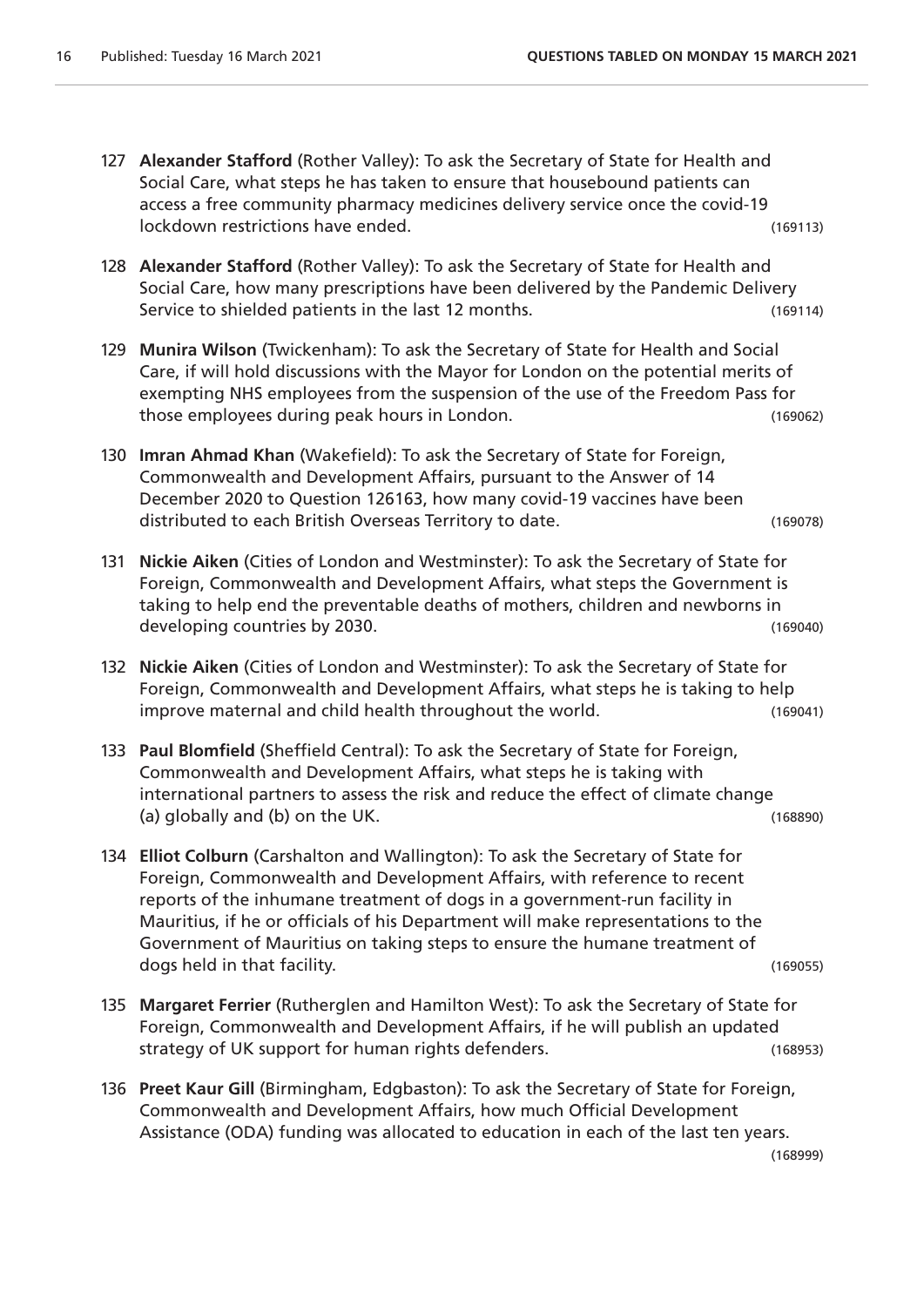- 137 **Emma Hardy** (Kingston upon Hull West and Hessle): To ask the Secretary of State for Foreign, Commonwealth and Development Affairs, what recent assessment he has made of the ability of consular services to evolve to meet the needs of British Citizens since the UK left the EU. (169013)
- 138 **Ruth Jones** (Newport West): To ask the Secretary of State for Foreign, Commonwealth and Development Affairs, what recent assessment he has made of the human rights situation affecting the Muslim community in Sri Lanka. (169037)
- 139 **Bell Ribeiro-Addy** (Streatham): To ask the Secretary of State for Foreign, Commonwealth and Development Affairs, what assessment he has made of the implications for his policies of the recent arrests of journalists in the Iraqi Kurdistan region; and if he will make representations to his counterparts in the Kurdish Regional Government on the release of those journalists. (169043)
- 140 **Jim Shannon** (Strangford): To ask the Secretary of State for Foreign, Commonwealth and Development Affairs, what recent discussions he has had with representatives of the Government in Mozambique on the reported murder of civilians by a private mercenary army. (168925)
- 141 **Imran Ahmad Khan** (Wakefield): To ask the Secretary of State for the Home Department, pursuant to the Answer of 10 March 2021 to Question 163327, what the proportion of asylum seekers housed in the Wakefield constituency was in comparison to the population of the local authority as recorded in the 2011 census. (169076)
- 142 **Imran Ahmad Khan** (Wakefield): To ask the Secretary of State for the Home Department, what steps she is taking to encourage police officers to take-up their covid-19 vaccinations when eligible. (169080)
- 143 **Imran Ahmad Khan** (Wakefield): To ask the Secretary of State for the Home Department, what steps her Department is taking to increase the number of police officers recruited in (a) Wakefield and (b) West Yorkshire. (169083)
- 144 **Paul Blomfield** (Sheffield Central): To ask the Secretary of State for the Home Department, what data her Department holds on potential climate-related migration to the UK as a result of global climate change. (168891)
- 145 **Stephen Farry** (North Down): To ask the Secretary of State for the Home Department, what assessment her Department has made of the fiscal merits of minimum income requirements for spouse visas with regard to demand for public services and welfare systems. (169107)
- 146 **Holly Lynch** (Halifax): To ask the Secretary of State for the Home Department, what ratio of male to female staff members will be put in place at the new Hassockfield Immigration Removal Centre in response to its planned use to detain only women. (168976)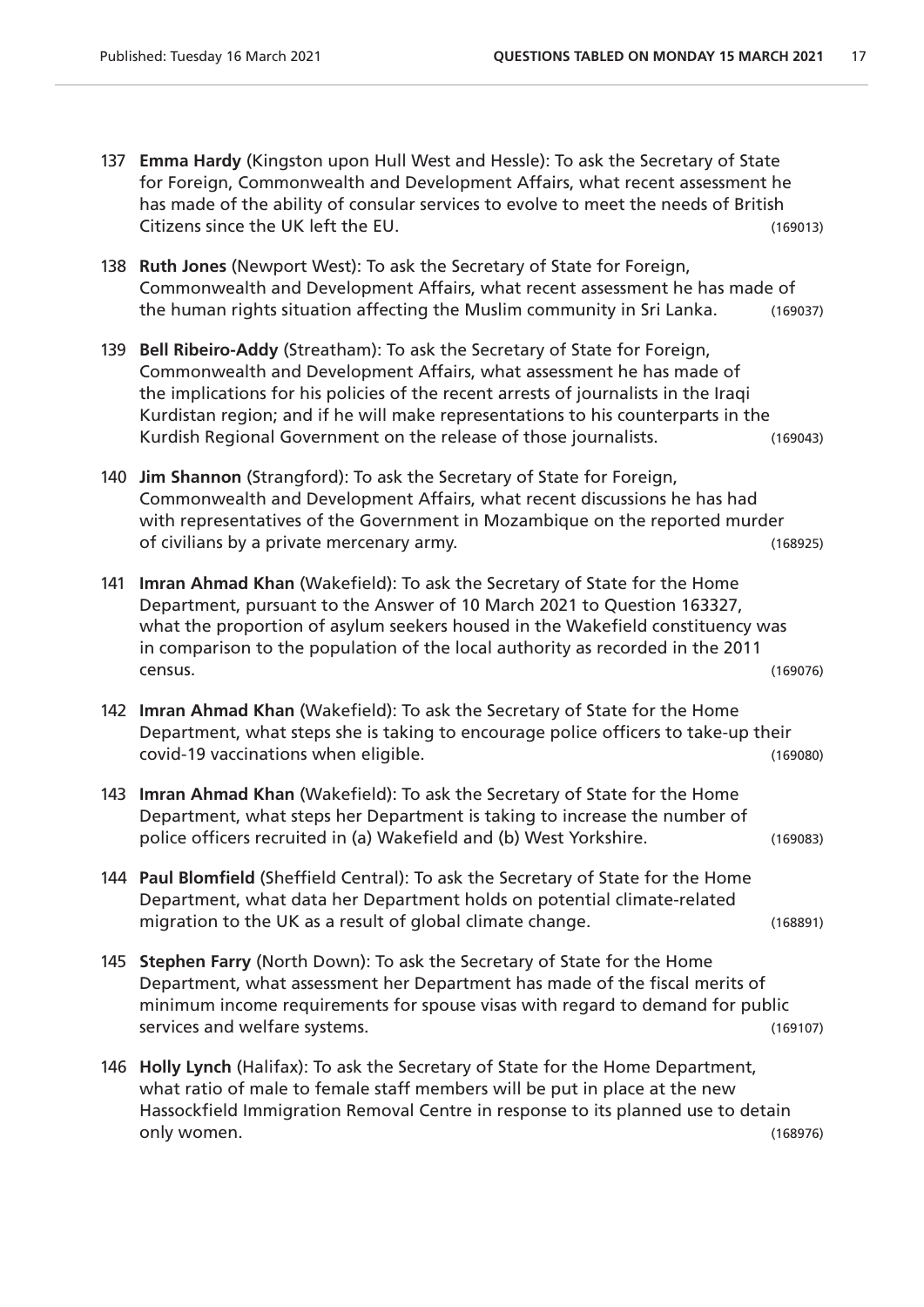- 147 **Holly Lynch** (Halifax): To ask the Secretary of State for the Home Department, whether the procurement process for the provision of healthcare services for the new Hassockfield Immigration Removal Centre has been completed. (168977)
- 148 **Paul Maynard** (Blackpool North and Cleveleys): To ask the Secretary of State for the Home Department, what her policy is on the provision of Government support to victims of modern slavery after a decision has been made on their status. (168874)
- 149 **Caroline Nokes** (Romsey and Southampton North): To ask the Secretary of State for the Home Department, pursuant to the Answer of 12 March 2021 to Question 162580 on Youth Mobility Scheme, when she plans to commence formal discussions with the EU collectively or any EU member state individually on a reciprocal youth mobility scheme. (168886)
- 150 **Caroline Nokes** (Romsey and Southampton North): To ask the Secretary of State for the Home Department, pursuant to the Answer of 12 March 2021 to Question 162580 on Youth Mobility Scheme, whether she plans to include au pairs be in any future Youth Mobility Scheme with the EU or individual EU Member States. (168887)
- 151 **Caroline Nokes** (Romsey and Southampton North): To ask the Secretary of State for the Home Department, pursuant to the Answer of 12 March 2021 to Question 162580 on Youth Mobility Scheme, how many visas her Department plans to include in any reciprocal Youth Mobility Scheme (a) with the EU and (b) with individual EU Member States. (168888)
- 152 **Tulip Siddiq** (Hampstead and Kilburn): To ask the Secretary of State for the Home Department, when the National Transfer Scheme will restart; and when the outcome of the review of that scheme will be published. (168989)
- 153 **Gareth Thomas** (Harrow West): To ask the Secretary of State for the Home Department, how many investigations there have been into the fraudulent sale of (a) houses and (b) powers where a power of attorney has been used in each police force area; and if she will make a statement. (168822)
- 154 **Imran Ahmad Khan** (Wakefield): To ask the Secretary of State for Defence, how many covid-19 vaccines have been delivered in the Eastern and Western Sovereign base areas of British Forces Cyprus. (169075)
- 155 **Imran Ahmad Khan** (Wakefield): To ask the Secretary of State for Defence, what steps his Department is taking to ensure that members of the British armed forces serving overseas will be able to receive a covid-19 vaccination as soon as they are eligible for that vaccination. (169081)
- 156 **Imran Ahmad Khan** (Wakefield): To ask the Secretary of State for Defence, what steps his Department is taking to ensure that staff in the Royal Navy Submarine Service will be able to receive a covid-19 vaccination as soon as they are eligible for that vaccination. (169082)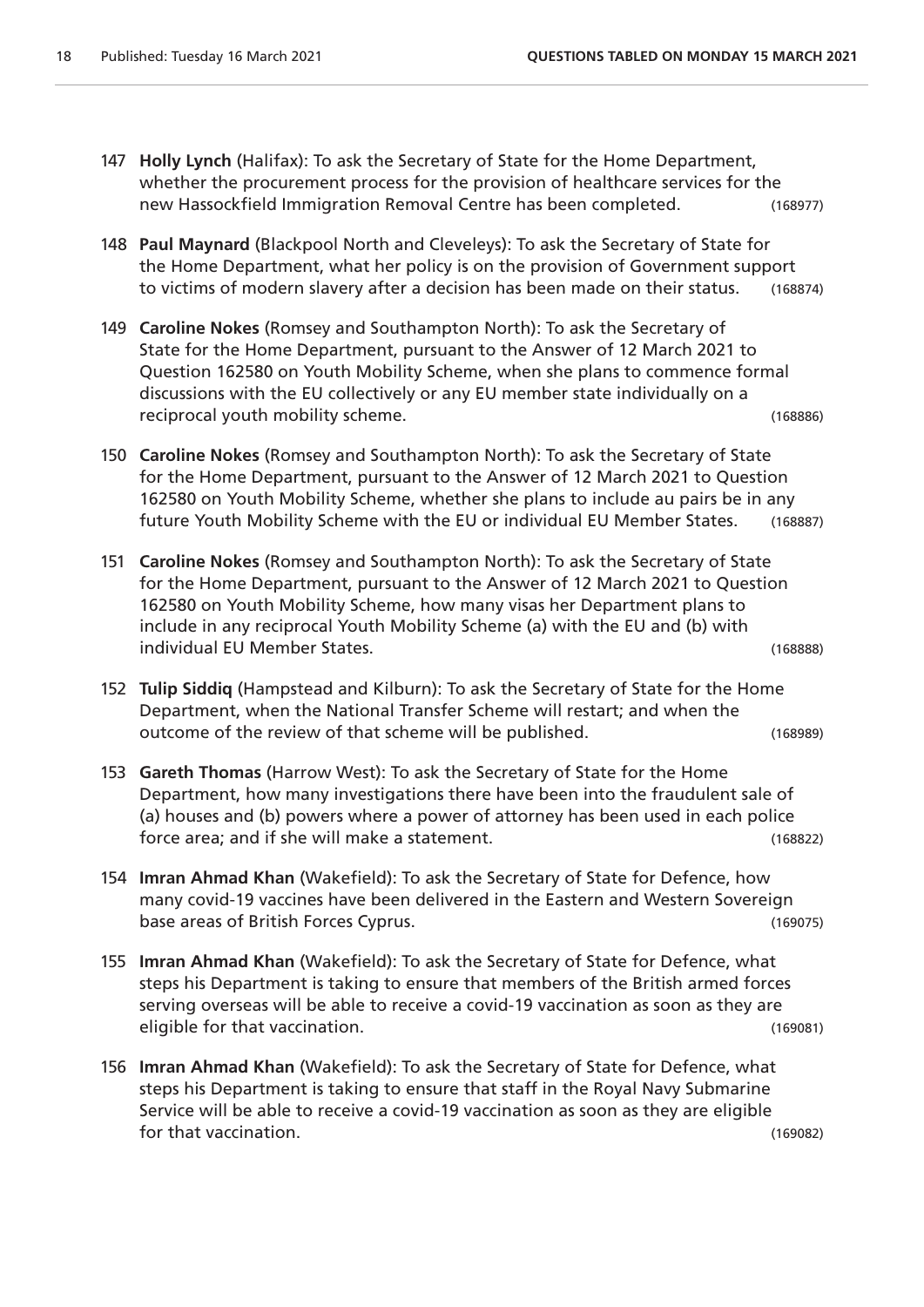(169018)

- 157 **Imran Ahmad Khan** (Wakefield): To ask the Secretary of State for Defence, what steps he is taking to encourage members of the armed forces to take-up their covid-19 vaccinations when eligible. (169084)
- 158 **Mr Kevan Jones** (North Durham): To ask the Secretary of State for Defence, if he will publish the names and contact details of senior responsible owners of major defence programmes. (168847)
- 159 **Esther McVey** (Tatton): To ask the Secretary of State for Defence, what formal assessment his Department undertook prior to the removal of 300 jobs from the MOD Cheadle Hulme site at Dairy House Lane; what process was followed; how the decision was determined; what procedure was used to notify the affected individuals; what procedure was adapted regarding the notification of the hon. Member for Tatton; and what reasons the hon. Member for Tatton was not notified of that decision. The contract of the contract of the contract of the contract of the contract of the contract of the contract of the contract of the contract of the contract of the contract of the contract of the
- 160 **Stephen Morgan** (Portsmouth South): To ask the Secretary of State for Defence, what his Department's policy is on the retirement of the Bowman communications system. (169017)
- 161 **Stephen Morgan** (Portsmouth South): To ask the Secretary of State for Defence, what progress has been made on the LE TacCIS tactical communications project.

```
162 Mike Amesbury (Weaver Vale): To ask the Secretary of State for Housing, 
Communities and Local Government, what meetings he has had with 
representatives of the older people's housing-with-care sector in the last six 
months. (169028)
```
- 163 **Mike Amesbury** (Weaver Vale): To ask the Secretary of State for Housing, Communities and Local Government, what steps he is taking to increase the supply of housing-with-care. (169029)
- 164 **Mike Amesbury** (Weaver Vale): To ask the Secretary of State for Housing, Communities and Local Government, what assessment he has made of the potential merits of a cross-departmental task force on increasing the supply of housing-with-care. (169030)
- 165 **Mike Amesbury** (Weaver Vale): To ask the Secretary of State for Housing, Communities and Local Government, what assessment his Department has made of the potential merits of defining and recognising the housing-with-care model within the planning system. The same system of the state of the state of the state of the state of the state of the state of the state of the state of the state of the state of the state of the state of the state of the st
- 166 **Darren Jones** (Bristol North West): To ask the Secretary of State for Housing, Communities and Local Government, what progress he has made on the First Homes scheme and if he will make a statement. (169001)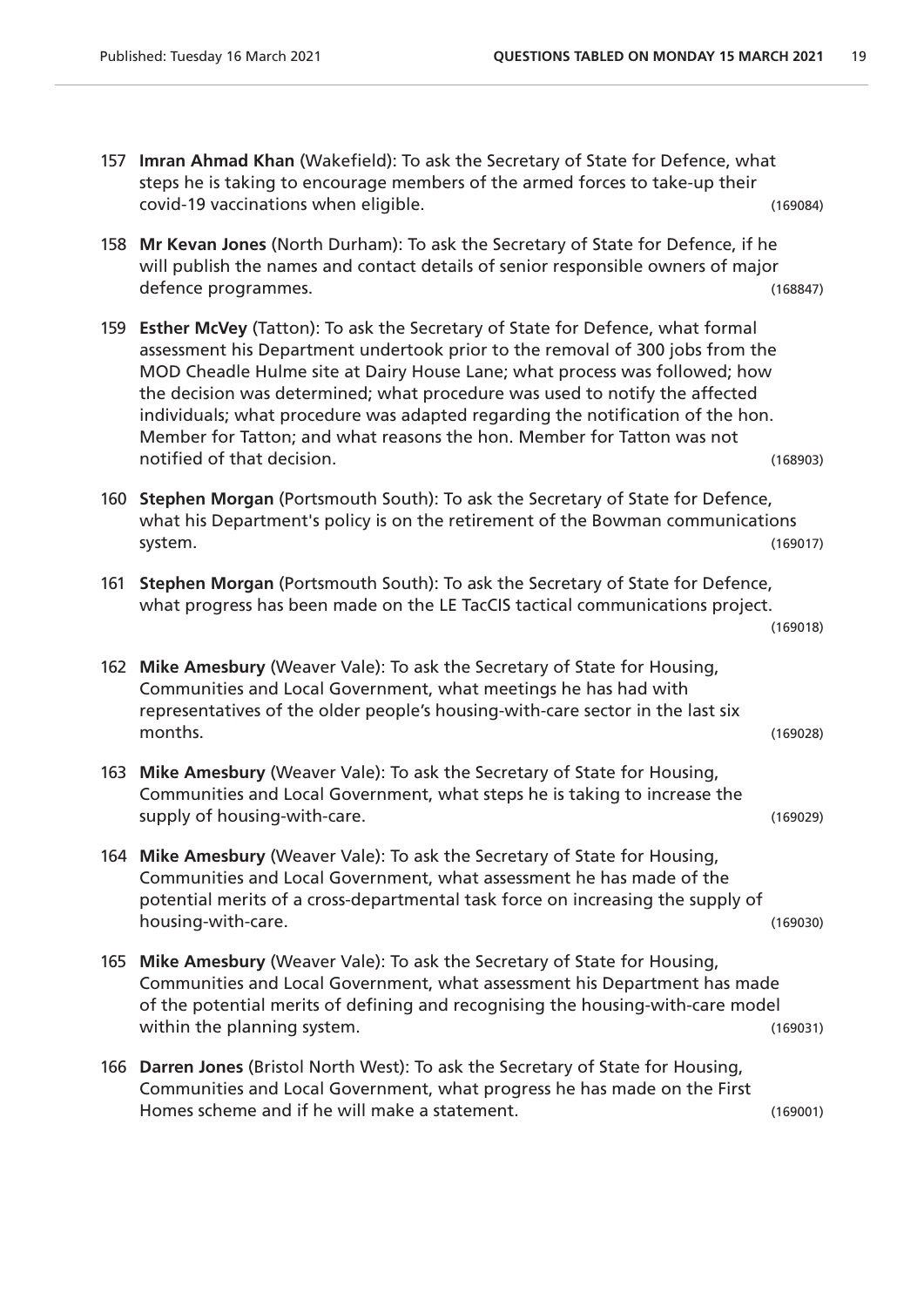- 167 **Stephen Morgan** (Portsmouth South): To ask the Secretary of State for Housing, Communities and Local Government, what recent estimate he has made of the number of local authority homes in Portsmouth that meet the decent homes standard. (169014)
- 168 **Stephen Morgan** (Portsmouth South): To ask the Secretary of State for Housing, Communities and Local Government, what support his Department is providing to local authorities to help them ensure that their social housing stock meets the decent homes standard. (169015)
- 169 **Dr Matthew Offord** (Hendon): To ask the Secretary of State for Housing, Communities and Local Government, if he will take steps to amend planning guidance so that construction should address the natural surveillance concept in urban environments. (168881)
- 170N**Steve Reed** (Croydon North): To ask the Secretary of State for Housing, Communities and Local Government, if he will publish data underpinning the selection of areas for capacity funding under the Levelling Up Fund for each priority tier against each metric listed in the Levelling Up Methodology Note. [Transferred] (167877)
- 171N**Steve Reed** (Croydon North): To ask the Secretary of State for Housing, Communities and Local Government, if he will publish the data used to assess (a) need for improved transport connectivity (in England only), (b) need for regeneration and (c) need for economic recovery and growth to select areas for priority funding as part of the Levelling Up Fund. [Transferred] (167878)
- 172 **Steve Reed** (Croydon North): To ask the Secretary of State for Housing, Communities and Local Government, how many times he has met with representatives from local government to discuss the Community Renewal Fund.

(168946)

- 173 **Steve Reed** (Croydon North): To ask the Secretary of State for Housing, Communities and Local Government, how many times he has met with officials from (a) the Treasury and (b) his own Department to discuss the methodology for the allocation of funding under the (i) Levelling Up Fund and (ii) Community Renewal Fund. (168947)
- 174 **Steve Reed** (Croydon North): To ask the Secretary of State for Housing, Communities and Local Government, what estimate he has made of savings made by local authorities from their budgets in 2020-21. (168948)
- 175 **Elliot Colburn** (Carshalton and Wallington): To ask the Secretary of State for Justice, what estimate his Department has made of the number of (a) prosecutions for animal cruelty and (b) the number of people found guilty of those offences in each year from 2005 to 2019; and if he will make a statement. (169058)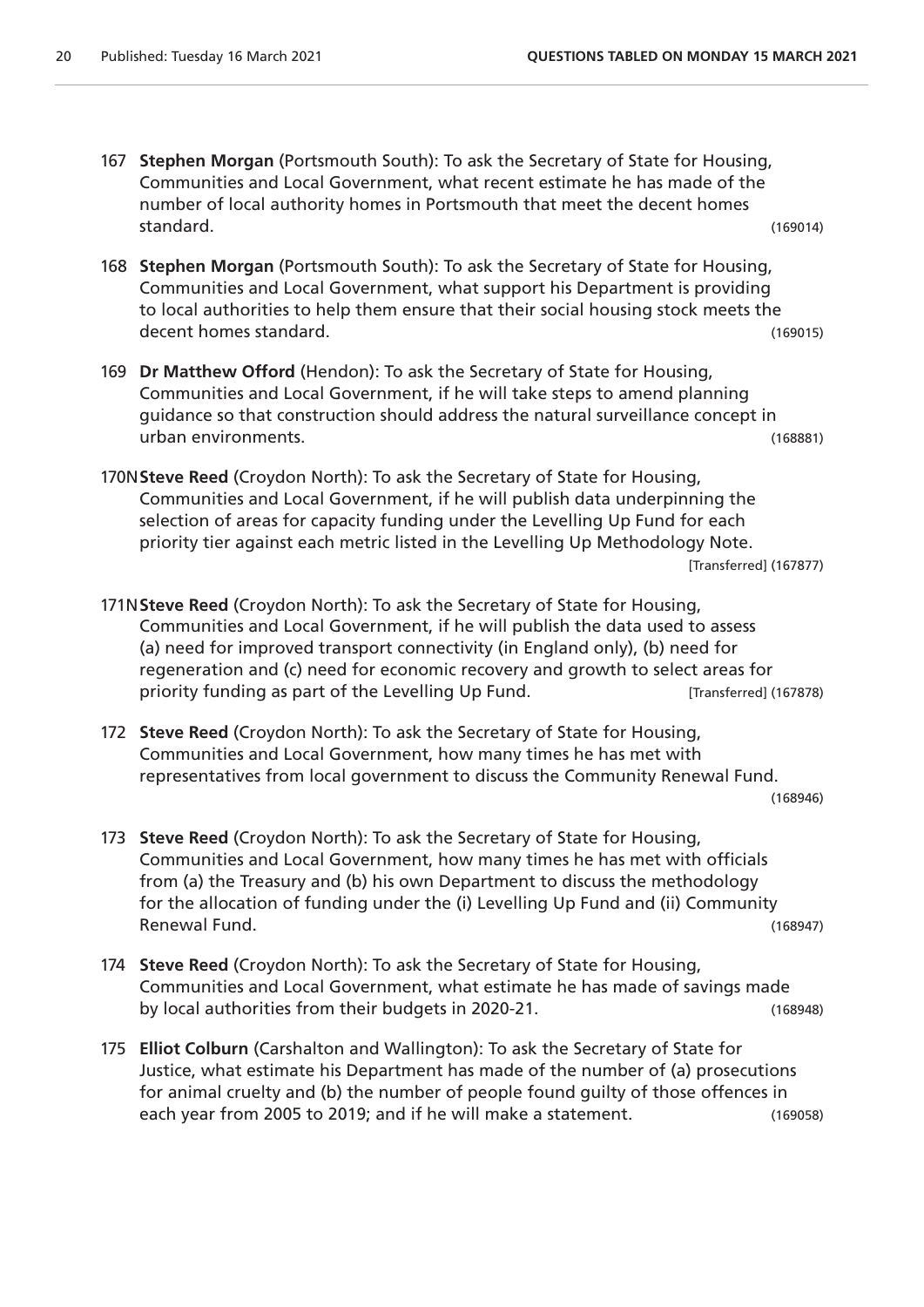- 176 **Bell Ribeiro-Addy** (Streatham): To ask the Secretary of State for Justice, what steps his Department is taking to support survivors of domestic abuse who commit offences as a result of trauma from their past abuse. (169045)
- 177 **Gareth Thomas** (Harrow West): To ask the Secretary of State for Justice, how many complaints his Department has received on the use, including fraudulent use, of powers of attorney in each of the last five years; and if he will make a statement. (168820)
- 178 **Gareth Thomas** (Harrow West): To ask the Secretary of State for Justice, how many prosecutions there have been for misuse of powers of attorney in the most recent period for which figures are available; and if he will make a statement. (168821)
- 179 **Ben Bradley** (Mansfield): To ask the Chancellor of the Exchequer, what assessment he has made of the effect on (a) investment in the UK food manufacturing sector and (b) employment in that sector of the restrictions proposed on promotions, placement and advertising to reduce the rates of obesity in the UK in the policy paper Tackling obesity: empowering adults and children to live healthier lives, and if he will make a statement. (169027)
- 180 **Elliot Colburn** (Carshalton and Wallington): To ask the Chancellor of the Exchequer, what estimate he has made of the proportion of the plastic used in food packaging that will be liable for the plastic packaging tax. (169060)
- 181 **Justin Madders** (Ellesmere Port and Neston): To ask the Chancellor of the Exchequer, if he will publish the membership of the Prime Minister's Health and Social Care Taskforce. (168955)
- 182 **Tom Tugendhat** (Tonbridge and Malling): To ask the Chancellor of the Exchequer, what funding has been allocated to the Airspace Modernisation programme in response to Budget 2021. (168969)
- 183 **Tom Tugendhat** (Tonbridge and Malling): To ask the Chancellor of the Exchequer, what financial support will be provided to venues currently operating as covid-19 vaccination sites to compensate such venues for loss of income when their normal bookings would be able to be resumed under the Government's roadmap for easing covid-19 restrictions. (168971)
- 184 **Claudia Webbe** (Leicester East): To ask the Chancellor of the Exchequer, with reference to the finding by the British Retail Consortium that workers in Leicester's apparel manufacturing industry are underpaid by over £2.1 million a week, whether he plans to take steps to help ensure that those workers receive backdated pay in line with the National Minimum Wage. (169087)
- 185 **Claudia Webbe** (Leicester East): To ask the Chancellor of the Exchequer, what assessment his Department has made of the ability of the Health and Safety Executive to tackle exploitation in the garment industry following a 46 per cent reduction in the budget of that organisation since 2009-10. (169088)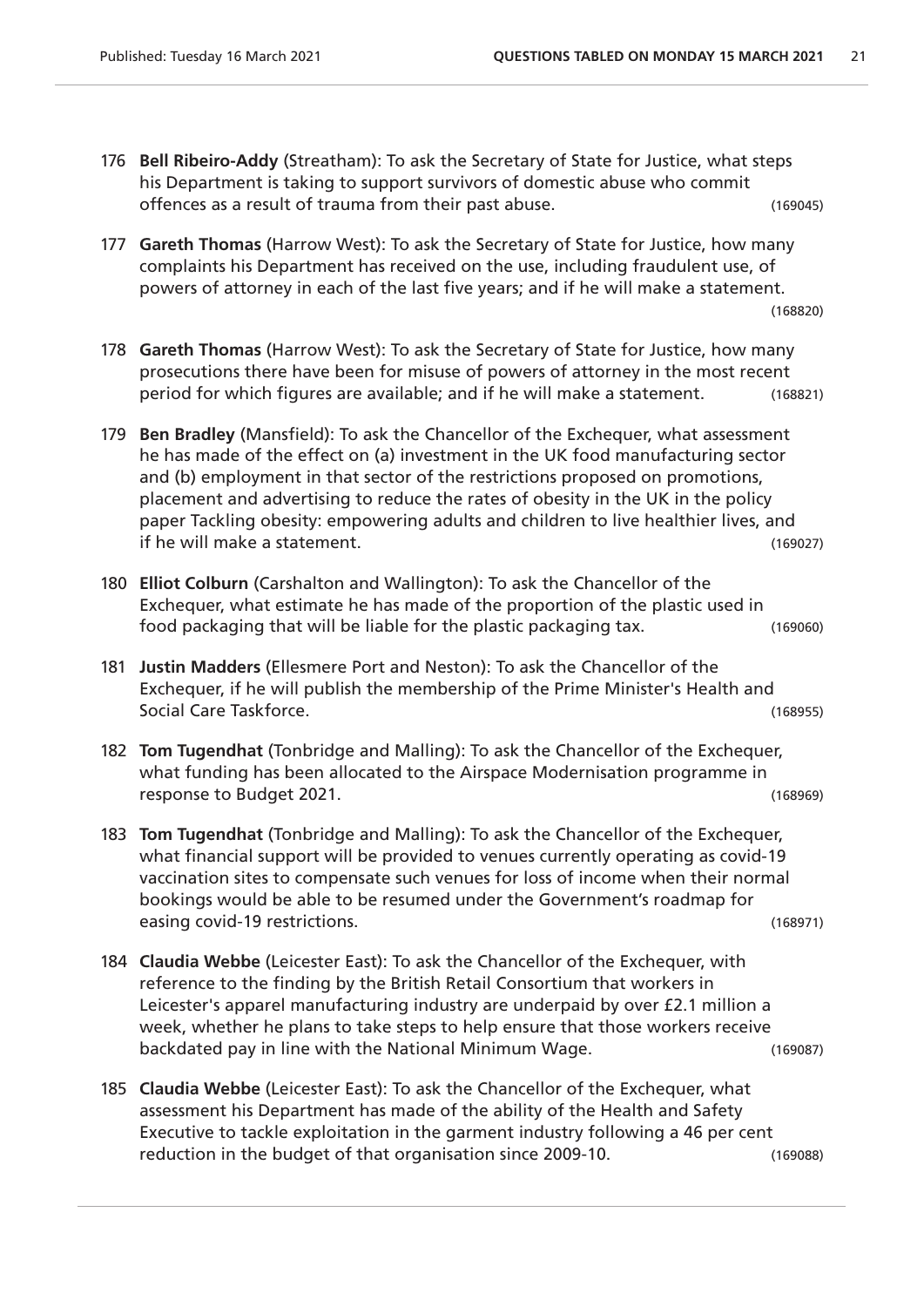## Questions for Answer on Thursday 18 March

#### **Questions for Written Answer**

- 1N **Alex Cunningham** (Stockton North): To ask the Chancellor of the Duchy of Lancaster and Minister for the Cabinet Office, what plans he has to appoint a cross-Departmental Minister for Disabled Children; and if he will make a statement. (168904)
- 2N **Sir Charles Walker** (Broxbourne): To ask the Chancellor of the Duchy of Lancaster and Minister for the Cabinet Office, what progress the Government has made on ensuring that UK citizens living overseas retain the right to vote in UK general elections; and if he will make a statement. (168852)
- 3N **Claire Hanna** (Belfast South): To ask the Secretary of State for Business, Energy and Industrial Strategy, what assessment the Government has made of the effectiveness of parcel delivery services in implementing new rules in line with the requirements of the Northern Ireland Protocol and new rules brought into operation after the end of the transition period. (169071)
- 4N **Dan Jarvis** (Barnsley Central): To ask the Secretary of State for Business, Energy and Industrial Strategy, what steps he is taking to ensure that people are able to cancel their gym memberships during the period of covid-19 restrictions. (168935)
- 5N **Dr Julian Lewis** (New Forest East): To ask the Secretary of State for Business, Energy and Industrial Strategy, pursuant to the Answer of 11 March 2021 to Question 164331 on parliamentary scrutiny of the new Investment Security Unit, under what provisions the Business, Energy and Industrial Strategy Select Committee could have oversight of that part of the work of the Unit which will involve (a) interaction with the Intelligence and Security Agencies and (b) consideration of highly classified material not normally made available to parliamentary Select Committees; and what the Government's policy is on effective parliamentary scrutiny of activities of the Unit involving material classified at the level of Top Secret. (168810)
- 6N **Chi Onwurah** (Newcastle upon Tyne Central): To ask the Secretary of State for Business, Energy and Industrial Strategy, pursuant to the Answer of 12 March 2021 to Question 162599, on Business: Finance, in which of the files on the referenced url is the methodology for calculating the funds paid. (168909)
- 7N **Matthew Pennycook** (Greenwich and Woolwich): To ask the Secretary of State for Business, Energy and Industrial Strategy, with reference to his Department's consultation on Aligning UK international support for the clean energy transition which closed on 8 February 2020, when he plans to announce which option will be used for implementing the policy shift to ending new direct financial or promotional support for the fossil fuel energy sector overseas. (168990)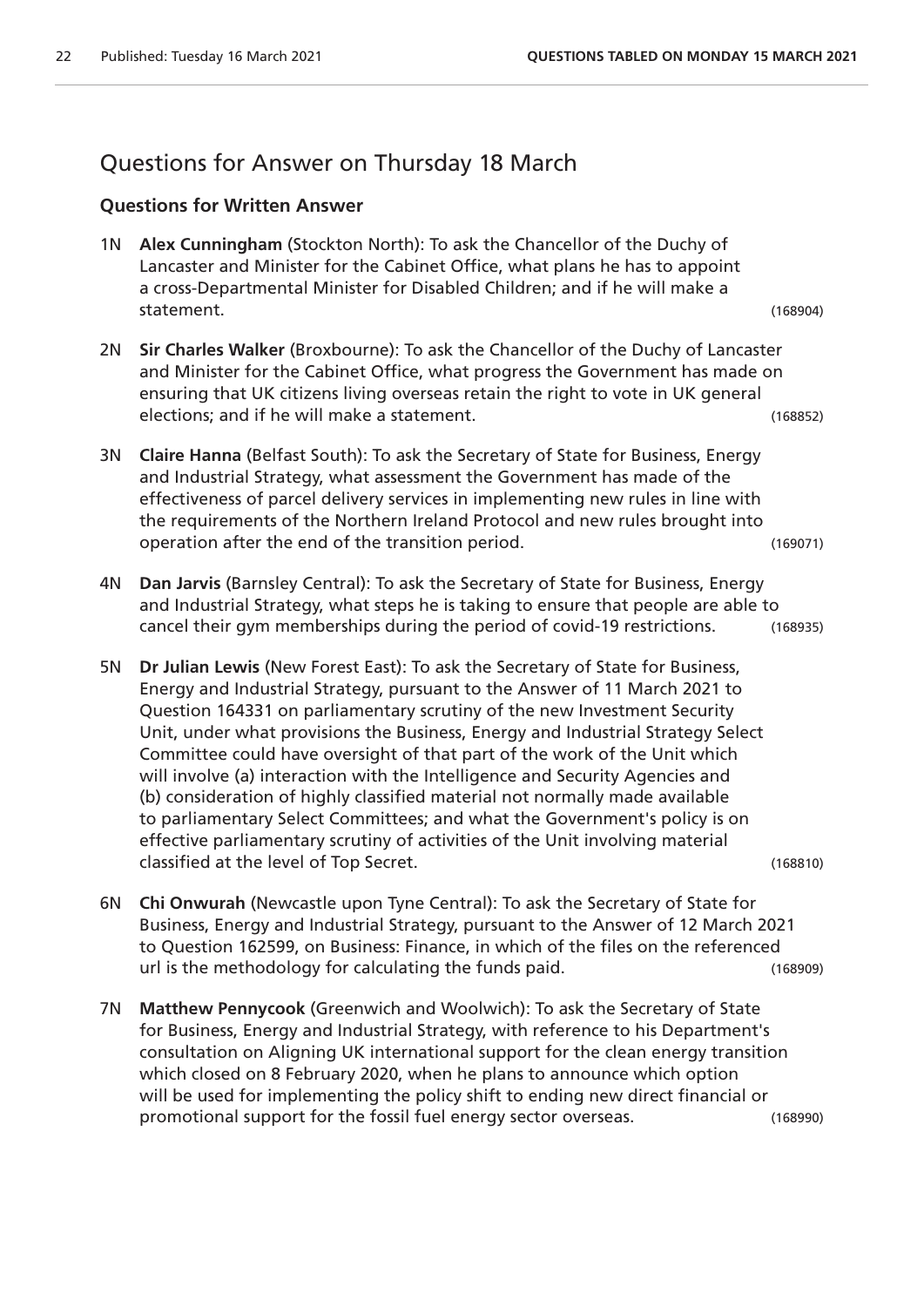- 8N **Lucy Powell** (Manchester Central): To ask the Secretary of State for Business, Energy and Industrial Strategy, how much funding has been allocated to (a) each organisation and (b) in total through the Industrial Strategy Challenge Fund to date; and how much match funding from industry that fund has generated. (168940)
- 9N **Jonathan Edwards** (Carmarthen East and Dinefwr): To ask the Secretary of State for Digital, Culture, Media and Sport, what assessment he has made of the effectiveness of the Broadband Upgrade Fund in Carmarthenshire. (168877)
- 10N **Patricia Gibson** (North Ayrshire and Arran): To ask the Secretary of State for Digital, Culture, Media and Sport, what steps his Department is taking in response to the suspension of Football Index's licence; what assessment he has made of the adequacy of regulation of the gambling industry in relation to Football Index; and what protection is available to people who have funds deposited with that company. (168967)
- 11N **Claire Hanna** (Belfast South): To ask the Secretary of State for Digital, Culture, Media and Sport, what discussions he has had with (a) Ofcom and (b) web hosting and registrar companies to ensure that Northern Irish businesses are able to maintain EU website domains. (169073)
- 12N **Grahame Morris** (Easington): To ask the Secretary of State for Digital, Culture, Media and Sport, what assessment he has made of the effectiveness of the UK Safer Internet Centre; and if he will ensure that the level of funding for that centre is maintained when that centre no longer receives funding from the EU. (168879)
- 13N **Grahame Morris** (Easington): To ask the Secretary of State for Digital, Culture, Media and Sport, what steps he has taken to assist the UK Safer Internet Centre in securing a long-term funding settlement. (168880)
- 14N **Chi Onwurah** (Newcastle upon Tyne Central): To ask the Secretary of State for Digital, Culture, Media and Sport, with reference to the oral contribution of the Minister for Digital and Culture of 9 March 2021, Official Report, column 116WH, what role the Electoral Commission will have in tackling electoral disinformation.

(168914)

- 15N **Stephen Timms** (East Ham): To ask the Secretary of State for Digital, Culture, Media and Sport, whether he has plans to support live event supply chain businesses from the unallocated balance of the Culture Recovery Fund; and if he will make a statement. (168817)
- 16N **Stephen Timms** (East Ham): To ask the Secretary of State for Digital, Culture, Media and Sport, if he will take steps with the Secretary of State for Housing, Communities and Local Government to encourage local authorities to provide financial support to live event supply chain businesses affected by the covid-19 outbreak. (168818)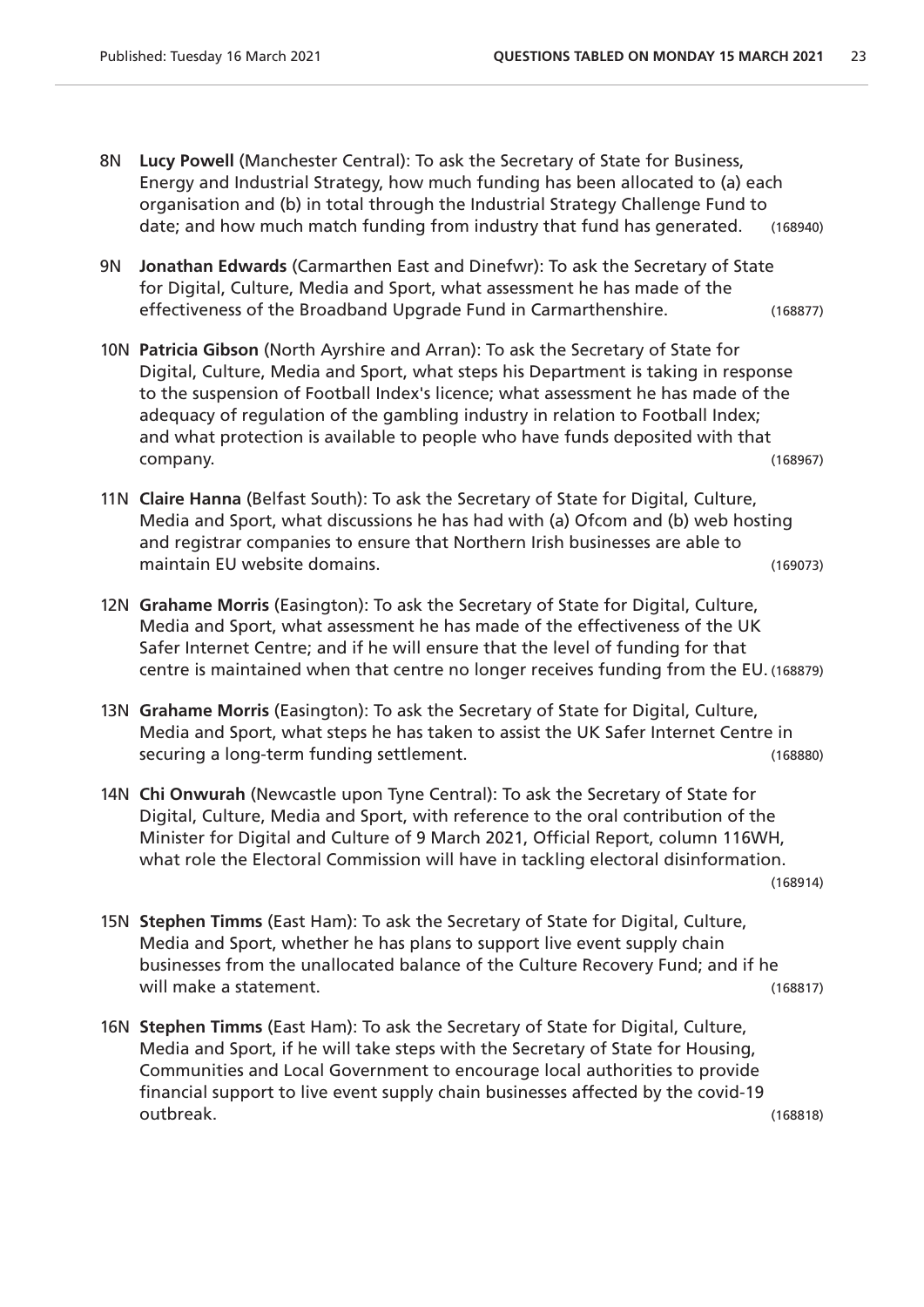- 17N **Stephen Timms** (East Ham): To ask the Secretary of State for Digital, Culture, Media and Sport, what recent discussion he has had with the Chancellor of the Exchequer on support for people working in the live event supply chain with previous operating profits of over £50,000 per year who are excluded from the Self-Employed Income Support Scheme. (168819)
- 18N **Lilian Greenwood** (Nottingham South): To ask the Secretary of State for Education, whether it is his policy that education setting providers should make all necessary reasonable adjustments to ensure that deaf children are not disadvantaged by the use of face coverings in classrooms during the covid-19 outbreak. (168885)
- 19N **Dr Rupa Huq** (Ealing Central and Acton): To ask the Secretary of State for Education, what recent assessment he has made of the potential merits of funding universal breakfast clubs to give every child a healthy breakfast, more time to play with their friends and extra time for teachers to provide targeted catch-up support. (168981)
- 20N **Dr Rupa Huq** (Ealing Central and Acton): To ask the Secretary of State for Education, what steps he is taking to ensure students catch up with learning lost as a result of the covid-19 outbreak; and if he will make a statement. (168982)
- 21N **Dan Jarvis** (Barnsley Central): To ask the Secretary of State for Education, if his Department will provide additional support to Northern College in Barnsley to help ensure the future sustainability of residential provision at that College. [R] (168936)
- 22N **Mrs Emma Lewell-Buck** (South Shields): To ask the Secretary of State for Education, how much funding he plans to allocate to school breakfast provision in each of the next three years; whether the sugar tax levy will be used to fund that programme; how many schools that programme will provide for; and what the eligibility criteria will be for that funding. The same state of the control of the control of the control of the control of the control of the control of the control of the control of the control of the control of the con
- 23N **Dr Julian Lewis** (New Forest East): To ask the Secretary of State for Education, pursuant to the Answer of 3 March 2021 to Question 159265 on Outdoor Education: Coronavirus, how much notice he plans to give suppliers of such services of the date on which they can reopen as covid-19 lockdown restrictions are eased; and if he will make it his policy to permit the resumption of such outdoor activities as soon as is safely practicable. (168812)
- 24N **Layla Moran** (Oxford West and Abingdon): To ask the Secretary of State for Education, what steps his Department is taking to ensure that all universities in England adopt the International Holocaust Remembrance Alliance definition of antisemitism. (169020)
- 25N **Chi Onwurah** (Newcastle upon Tyne Central): To ask the Secretary of State for Education, whether his Department has made an assessment of the effect of digital exclusion on the attainment gap between disadvantaged pupils and their peers. (168910)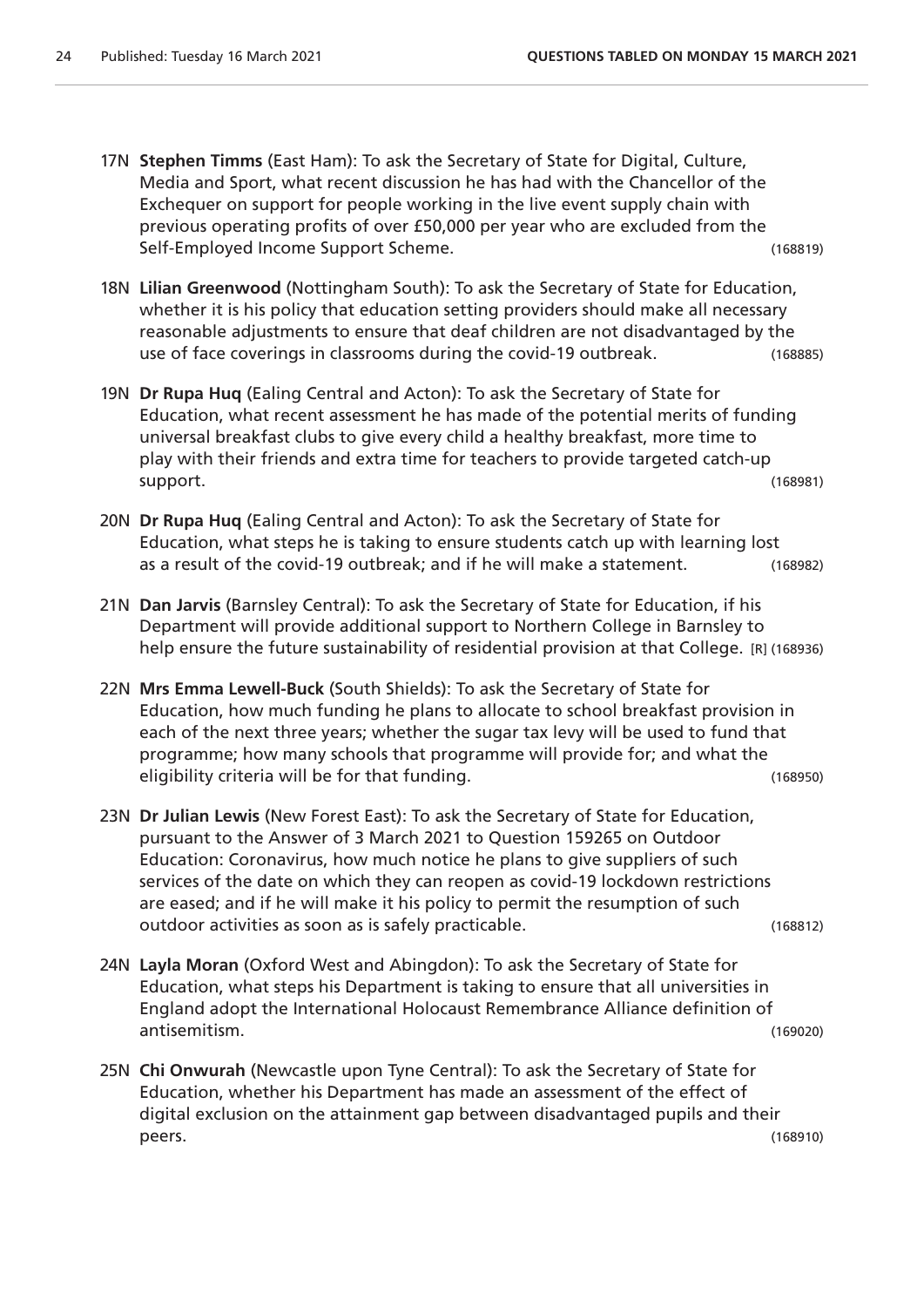- 26N **Chi Onwurah** (Newcastle upon Tyne Central): To ask the Secretary of State for Education, which Department or organisation will be responsible for (a) assessing the number of children and young people who remain without access to an appropriate digital device, an internet connection and/or data after the roll-out of the Get Help with Technology scheme is complete and (b) tackling that gap. (168911)
- 27N **Chi Onwurah** (Newcastle upon Tyne Central): To ask the Secretary of State for Education, whether he plans to develop a long-term post-covid-19 digital inclusion strategy for children and young people; and what discussions he has had with relevant stakeholders on tackling digital exclusion as part of the Government's Levelling Up agenda. (168913)
- 28N **Abena Oppong-Asare** (Erith and Thamesmead): To ask the Secretary of State for Education, what process his Department has put in place to allow private candidates to be assessed effectively following the cancellation of GCSE and A Level exams in 2021. (169070)
- 29N **Tulip Siddiq** (Hampstead and Kilburn): To ask the Secretary of State for Education, pursuant to the Answer of 23 December 2020 to Question 130189, what the evidential basis is for the statement that the increase in early years funding for 2021-22 will pay for a rate increase that is higher than the costs nurseries may face from the uplift to the national living wage in April 2021. (168984)
- 30N **Tulip Siddiq** (Hampstead and Kilburn): To ask the Secretary of State for Education, with reference to the Written Statement on Children's Social Care Update, Official Report, HCWS835, published 9 March 2021, if he will publish the data his Department holds on the use by local authorities of the flexibilities provided for by the Adoption and Children (Coronavirus) (Amendment) (No. 2) Regulations 2020. (168985)
- 31N **Tulip Siddiq** (Hampstead and Kilburn): To ask the Secretary of State for Education, what estimate his Department has made of the number of family hubs that (a) opened and (b) closed in each local authority area in each year since 2010. (168986)
- 32N **Tulip Siddiq** (Hampstead and Kilburn): To ask the Secretary of State for Education, with reference to the upcoming ban on unregulated accommodation for children aged under 16, whether children in care who are settled in children's homes will be required to move out before they formally leave care at 18. (168987)
- 33N **Munira Wilson** (Twickenham): To ask the Secretary of State for Education, what assessment he has made of the potential merits of requiring additional protection measures to prevent the transmission of covid-19 in SEN schools. (169061)
- 34N **Virginia Crosbie** (Ynys Môn): To ask the Secretary of State for Environment, Food and Rural Affairs, what assessment he has made of the potential merits of granting equivalence with the EU regulations for bivalve molluscs; and what discussions he has had with his European counterparts on supporting bivalve mollusc exporters in (a) Ynys Môn constituency and (b) the UK. (169108)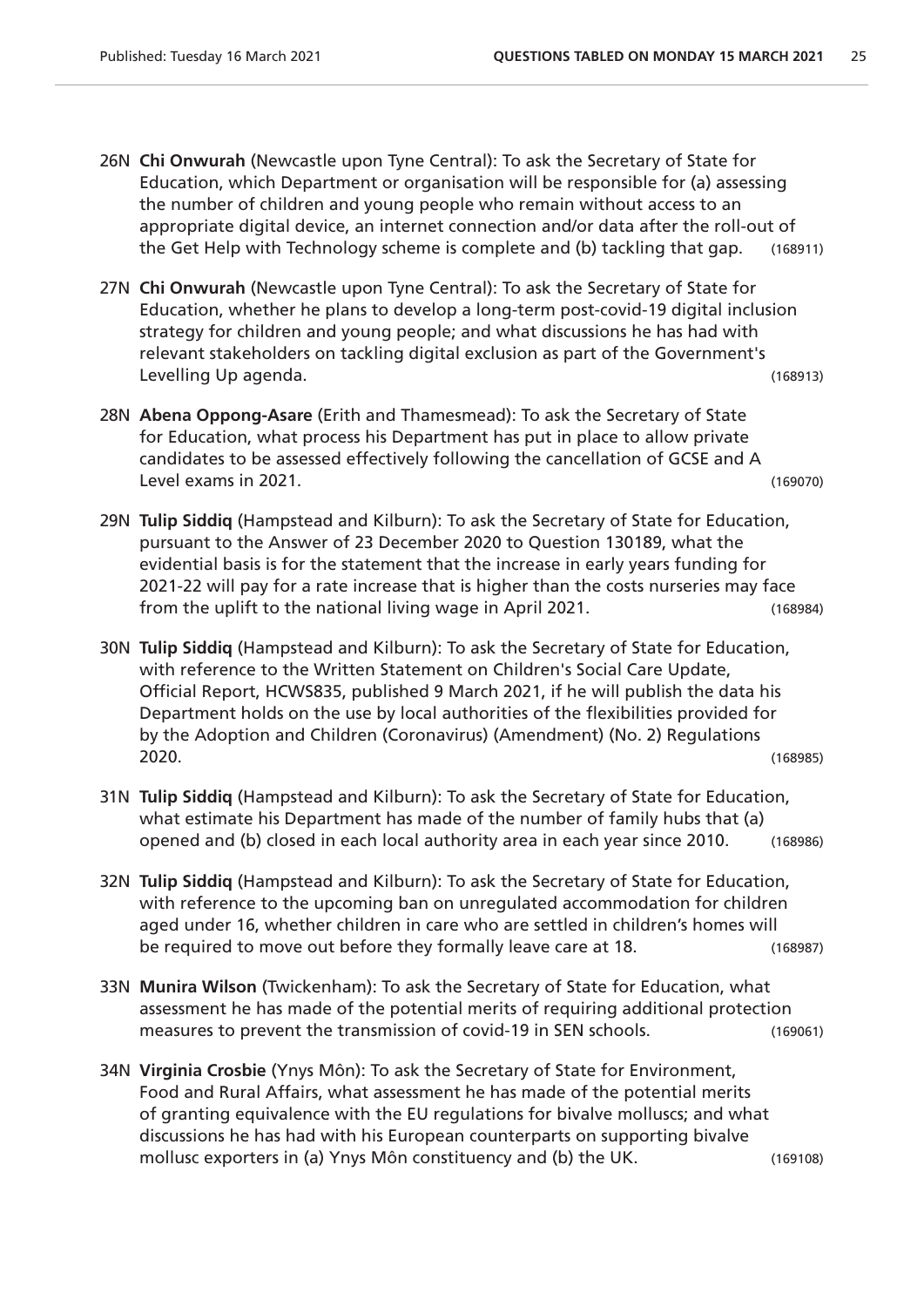- 35N **Dave Doogan** (Angus): To ask the Secretary of State for Environment, Food and Rural Affairs, with reference to his Department's response to the consultation on ending live animal exports for slaughter, what assessment his Department has made of the requirements and needs of agri-food businesses whose export times necessarily exceed 24 hours. (169038)
- 36N **Kerry McCarthy** (Bristol East): To ask the Secretary of State for Environment, Food and Rural Affairs, what support his Department is providing to (a) tilapia farmers and (b) other aquaculture businesses. (168849)
- 37N **Sir Desmond Swayne** (New Forest West): To ask the Secretary of State for Environment, Food and Rural Affairs, what plans he has to facilitate the importation of rescue dogs from Bosnia after the 31 March 2021. (168814)
- 38N **Lilian Greenwood** (Nottingham South): To ask the Secretary of State for Transport, what assessment he has made of the potential effect of reducing the number of HS2 platforms planned at Euston Station from 11 to 10 on the (a) overall capacity on (i) HS2 and (ii) the HS2 Eastern route and (c) reliability and resilience of HS2 services. (168882)
- 39N **Lilian Greenwood** (Nottingham South): To ask the Secretary of State for Transport, what steps his Department is taking to increase rail connectivity between Nottingham and the rest of the UK. (168883)
- 40N **Lilian Greenwood** (Nottingham South): To ask the Secretary of State for Transport, what steps his Department is taking to ensure that the Eastern leg of HS2 goes ahead. (168884)
- 41N **Drew Hendry** (Inverness, Nairn, Badenoch and Strathspey): To ask the Secretary of State for Transport, what discussions his Department has held with the Driver and Vehicle Licensing Agency (DVLA) on (a) the time frames from the (i) postage of a notification to (ii) implementation of a driving license revocation and (b) whether the DVLA has made an assessment of the potential merits of using guaranteed delivery day postage systems for such revocation notifications. (168974)
- 42N **Jim McMahon** (Oldham West and Royton): To ask the Secretary of State for Transport, how many miles of road in England are (a) conventional motorways, (b) controlled motorways, (c) dynamic hard shoulder, (d) all-lane running and (e) strategic road network. (168992)
- 43N **Jim McMahon** (Oldham West and Royton): To ask the Secretary of State for Transport, what estimate his Department has made of the cost of the relocation of his Department's civil servants to (a) Birmingham and (b) Leeds in each forthcoming financial year. (168993)
- 44N **Sarah Olney** (Richmond Park): To ask the Secretary of State for Transport, what the cost to the public purse was of the KPMG report examining Transport for London's finances that was commissioned in June 2020. (168994)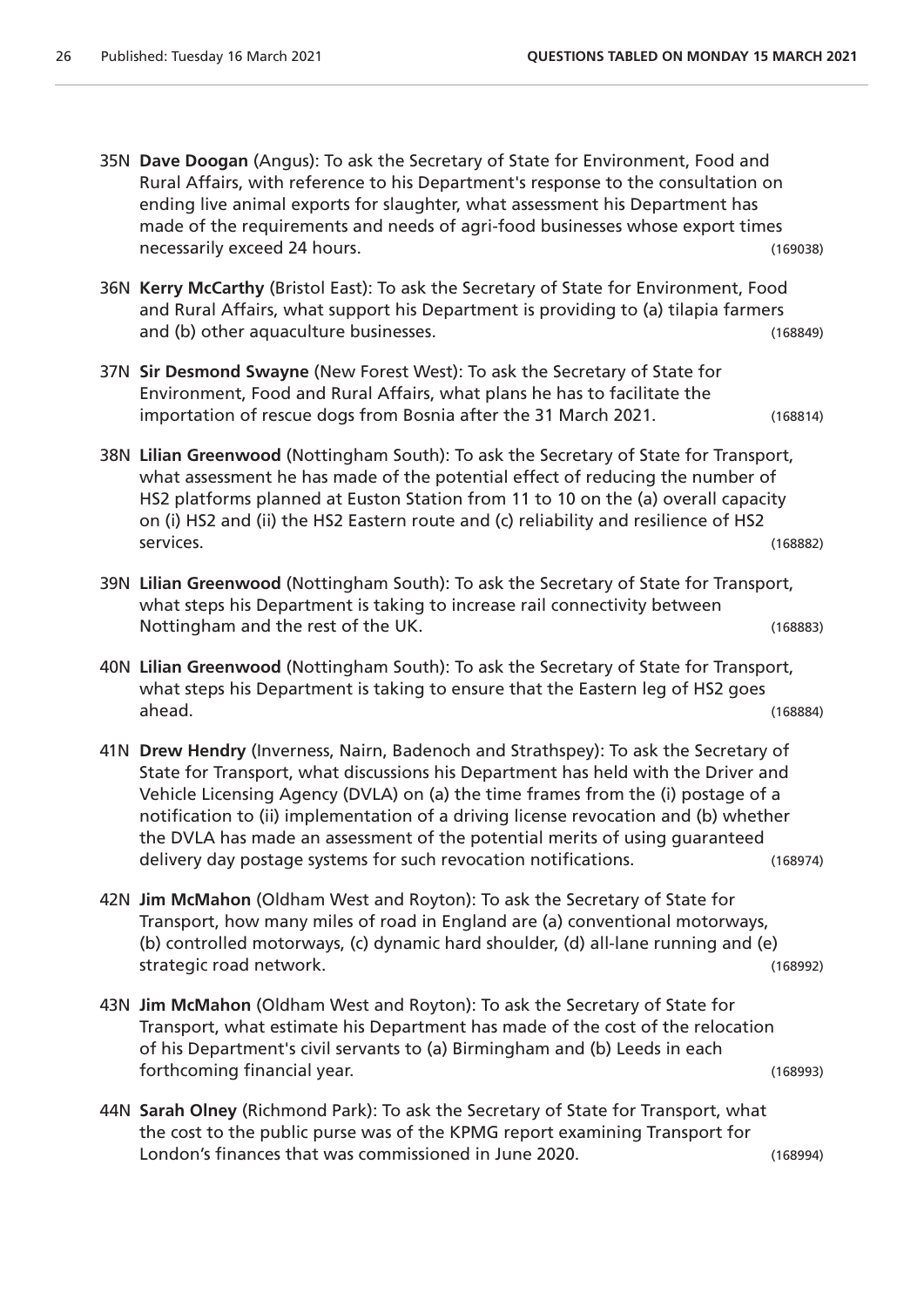- 45N **Fleur Anderson** (Putney): To ask the Secretary of State for Health and Social Care, whether he has plans to classify scrubs as personal protective equipment. (169065)
- 46N **Olivia Blake** (Sheffield, Hallam): To ask the Secretary of State for Health and Social Care, what steps he is taking to support pharmacies while covid-19 restrictions are in place. (169109)
- 47N **Olivia Blake** (Sheffield, Hallam): To ask the Secretary of State for Health and Social Care, whether he plans to take steps to ensure that pharmacies are not overly burdened in the future by the debts they have incurred during the period of covid-19 restrictions. (169110)
- 48N **Olivia Blake** (Sheffield, Hallam): To ask the Secretary of State for Health and Social Care, what steps he is taking to ensure the financial sustainability of pharmacies in the future. (169111)
- 49N **Olivia Blake** (Sheffield, Hallam): To ask the Secretary of State for Health and Social Care, what assessment his Department has made of the potential effect of the request for the repayment of the £370 million allocated to community pharmacies during the covid-19 outbreak on the future financial sustainability of that sector.

```
(169112)
```
- 50N **Mr Gregory Campbell** (East Londonderry): To ask the Secretary of State for Health and Social Care, what proportion of covid-19 vaccines administered to date were manufactured by Oxford Astra Zeneca; and what information his Department holds on the number of people who have received that vaccine who have since reported serious blood clotting. (168843)
- 51N **Alex Cunningham** (Stockton North): To ask the Secretary of State for Health and Social Care, pursuant to the Answer of 1 March 2021 to Question 157099, which local authorities have been awarded funds from the Community Discharge Fund to date; and how much money each such authority received. (168905)
- 52N **Alex Cunningham** (Stockton North): To ask the Secretary of State for Health and Social Care, whether funding under the Community Discharge Fund is allocated to the local authority in which the person is ordinarily resident or the local authority where they are in hospital. The same state of the state of the state of the state (168906)
- 53N **Alex Cunningham** (Stockton North): To ask the Secretary of State for Health and Social Care, what meetings he has had with the Care Quality Commission on the implementation of its new inspection regime in relation to closed cultures; and how that new inspection regime relates to the Transforming Care agenda. (168907)
- 54N **Alex Cunningham** (Stockton North): To ask the Secretary of State for Health and Social Care, if his Department undertake a national review of existing commissioning arrangements for (a) autistic people and (b) people with learning disabilities. (168908)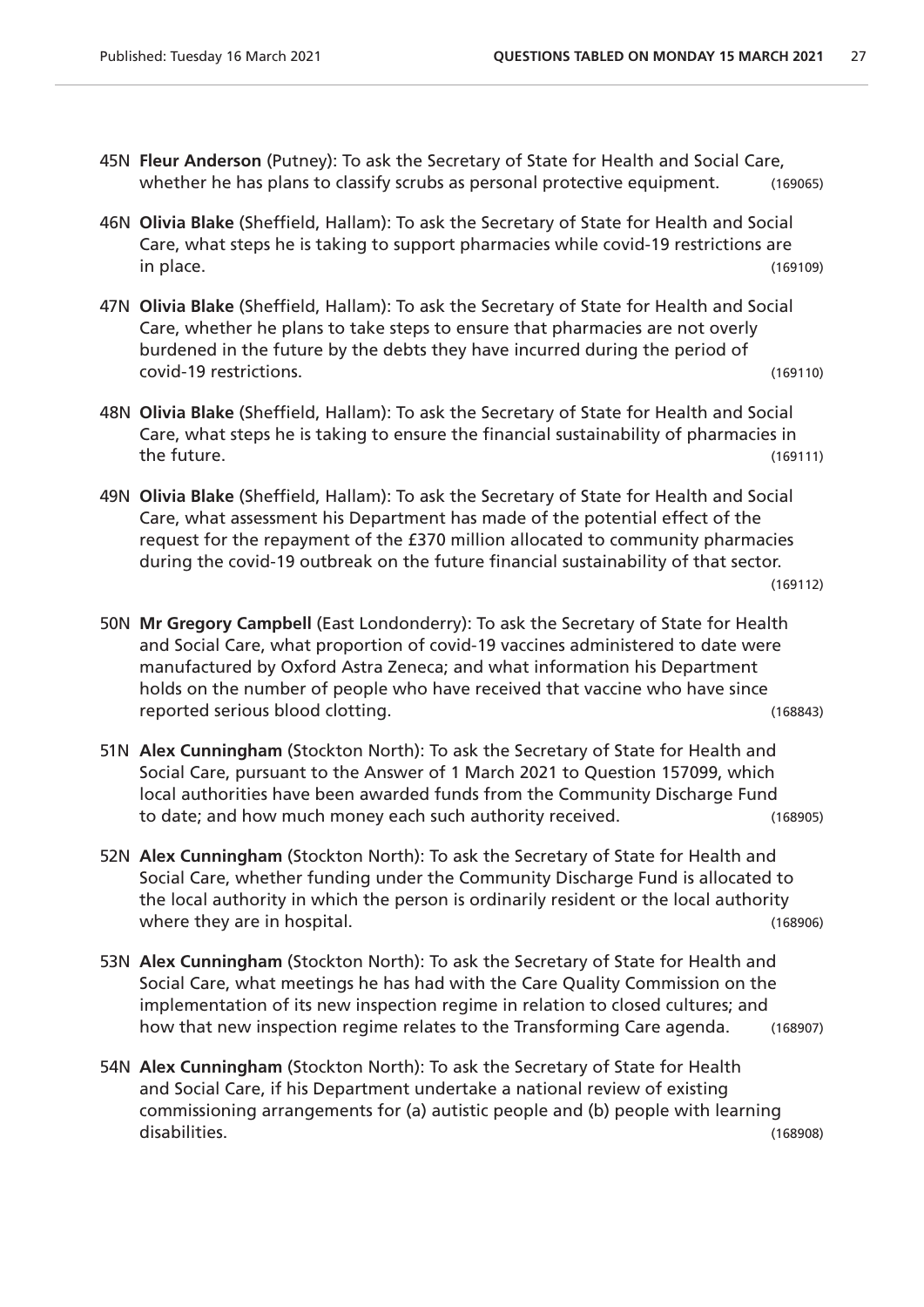- 55N **Tim Farron** (Westmorland and Lonsdale): To ask the Secretary of State for Health and Social Care, if his Department will publish NHS England's 2017 'NHS Surge and Triage' guidance document. (168860)
- 56N **Tim Farron** (Westmorland and Lonsdale): To ask the Secretary of State for Health and Social Care, whether his Department plans to publish any documents developed during the covid-19 outbreak on NHS strategy for surge capacity and triage. (168861)
- 57N **Drew Hendry** (Inverness, Nairn, Badenoch and Strathspey): To ask the Secretary of State for Health and Social Care, when he plans to reply to the letter from the hon. Member for Inverness, Nairn, Badenoch and Strathspey of (a) 4 December 2020 and (b) 16 February 2021 which was transferred to his Department by the Ministry of Housing, Communities and Local Government on 19 February 2021. (168973)
- 58N **Dan Jarvis** (Barnsley Central): To ask the Secretary of State for Health and Social Care, whether his Department has plans to make changes to the boundary of the South Yorkshire and Bassetlaw Integrated Care System area. [R] (168937)
- 59N **Dan Jarvis** (Barnsley Central): To ask the Secretary of State for Health and Social Care, what assessment his Department has made of the potential effect of changing the boundary of the South Yorkshire and Bassetlaw Integrated Care System area on waiting list times for patients awaiting operations postponed during the covid-19 outbreak.  $\blacksquare$  and  $\blacksquare$  and  $\blacksquare$  [R] (168938)
- 60N **Dan Jarvis** (Barnsley Central): To ask the Secretary of State for Health and Social Care, what assessment his Department has made of the potential effect of changing Integrated Care System area boundaries on delivery of (a) the NHS Long Term Plan and (b) health inequalities in South Yorkshire. [R] (168939)
- 61N **Tim Loughton** (East Worthing and Shoreham): To ask the Secretary of State for Health and Social Care, how many nurses have been recruited to the NHS since August 2019. (168815)
- 62N **Tim Loughton** (East Worthing and Shoreham): To ask the Secretary of State for Health and Social Care, what estimate he has made of the number of nurses working in the NHS in (a) August 2019 and (b) March 2021 (i) as full time equivalents and (ii) in total. (168816)
- 63N **Justin Madders** (Ellesmere Port and Neston): To ask the Secretary of State for Health and Social Care, how many inpatients have been treated for (a) covid-19 and (b) non-covid-19 related issues at each Nightingale hospital in each month since April 2020. (168964)
- 64N **Sarah Owen** (Luton North): To ask the Secretary of State for Health and Social Care, with reference to Amnesty International's October 2020 report entitled, As if Expendable, whether the Government plans to take steps in response to the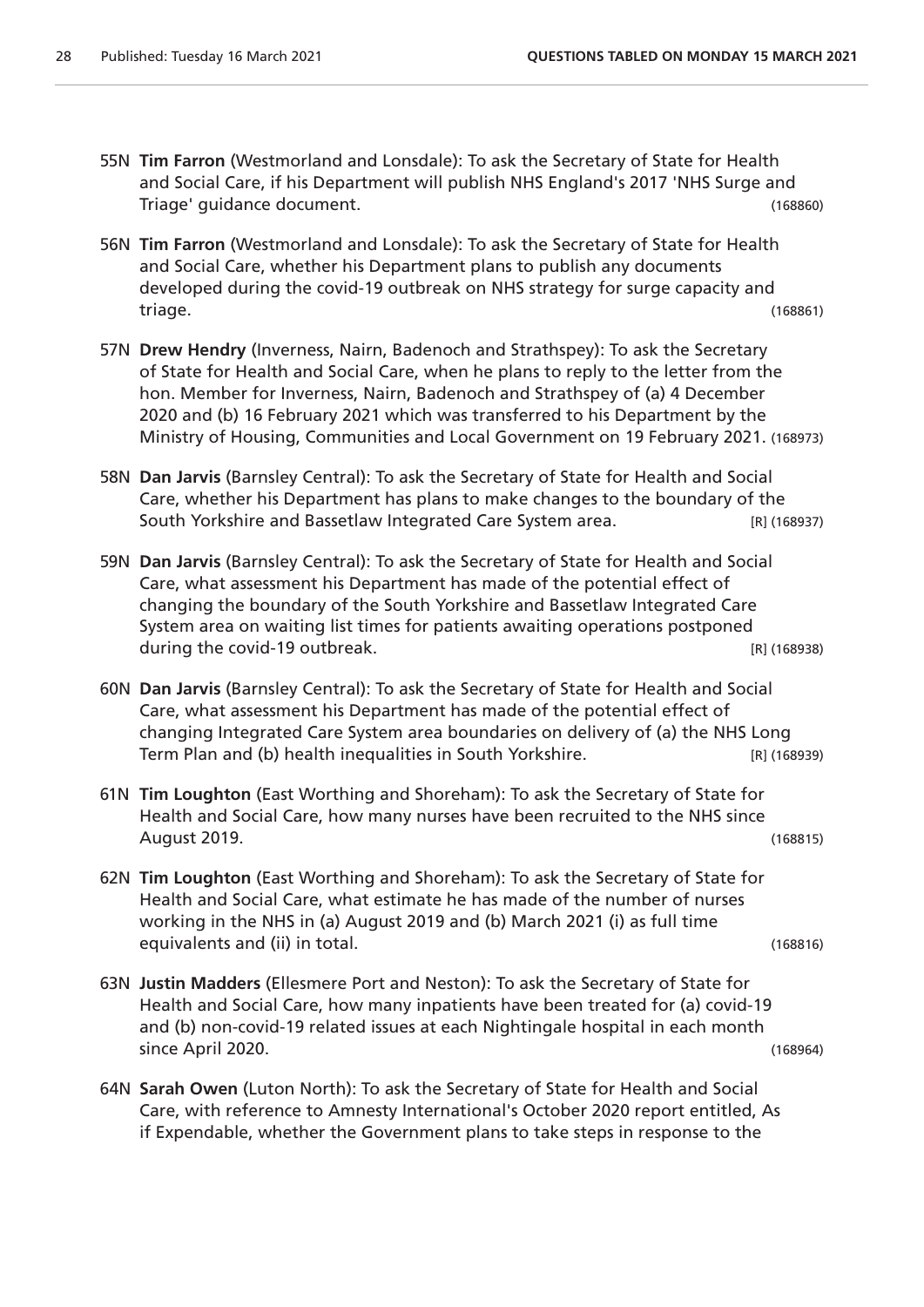finding of that report that the Government adopted policies during the covid-19 outbreak that violated the human rights of older residents of care homes in England. (169063)

- 65N **Sarah Owen** (Luton North): To ask the Secretary of State for Health and Social Care, what plans the Government has within its covid-19 roadmap to allow established couples who do not live in the same household and are not eligible to establish a support bubble to mix indoors. The stablish a support bubble to mix indoors.
- 66N **Steve Reed** (Croydon North): To ask the Secretary of State for Health and Social Care, pursuant to the Answer of 14 January 2021 Question 135951 on Public Health: Finance, if he will publish an update on the timescale for the announcement of individual local authority public health grant allocations for 2021-22. (168949)
- 67N **Liz Saville Roberts** (Dwyfor Meirionnydd): To ask the Secretary of State for Health and Social Care, what the timeframe is for the UK to begin receiving the 50 million doses of variant vaccines secured as part of the partnership with CureVac.

```
(168991)
```
- 68N **Nick Smith** (Blaenau Gwent): To ask the Secretary of State for Health and Social Care, pursuant to the Answer of 3 March 2021 to Question 158899, and the letter from Baroness Harding and Mr David Williams CB to the Chair of the Public Accounts Committee dated 11 February 2021 outlining the cost per test at the testing site in Cwm, Marine Coillery, Ebbw Vale from October 2020 to December 2020, what the cost per test for that site was in each month since its opening in July 2020. (168876)
- 69N **Sir Desmond Swayne** (New Forest West): To ask the Secretary of State for Health and Social Care, if he will update https://www.gov.uk/get-workplace-coronavirustests to enable employers who are sole traders to register via that webpage to order free rapid lateral flow coronavirus tests for their employees. (168813)
- 70N **Sir Charles Walker** (Broxbourne): To ask the Secretary of State for Health and Social Care, what support his Department makes available to fund research into (a) Stargardt disease and (b) other inherited retinal diseases; and if he will make a statement. (168851)
- 71N **Ed Davey** (Kingston and Surbiton): To ask the Secretary of State for Foreign, Commonwealth and Development Affairs, what assessment he has made of the implications for his policies of the recommendations in Amnesty International's report entitled, On the Human Rights Frontline: how the UK Government can defend the defenders, published on 10 March 2021. (168826)
- 72N **Wayne David** (Caerphilly): To ask the Secretary of State for Foreign, Commonwealth and Development Affairs, what recent discussions he has had with the Saudi Arabian authorities on the treatment and detention of (a) Prince Turki bin Abdullah, (b) Prince Mohammed bin Nayef and (c) other senior political detainees in that country. (168840)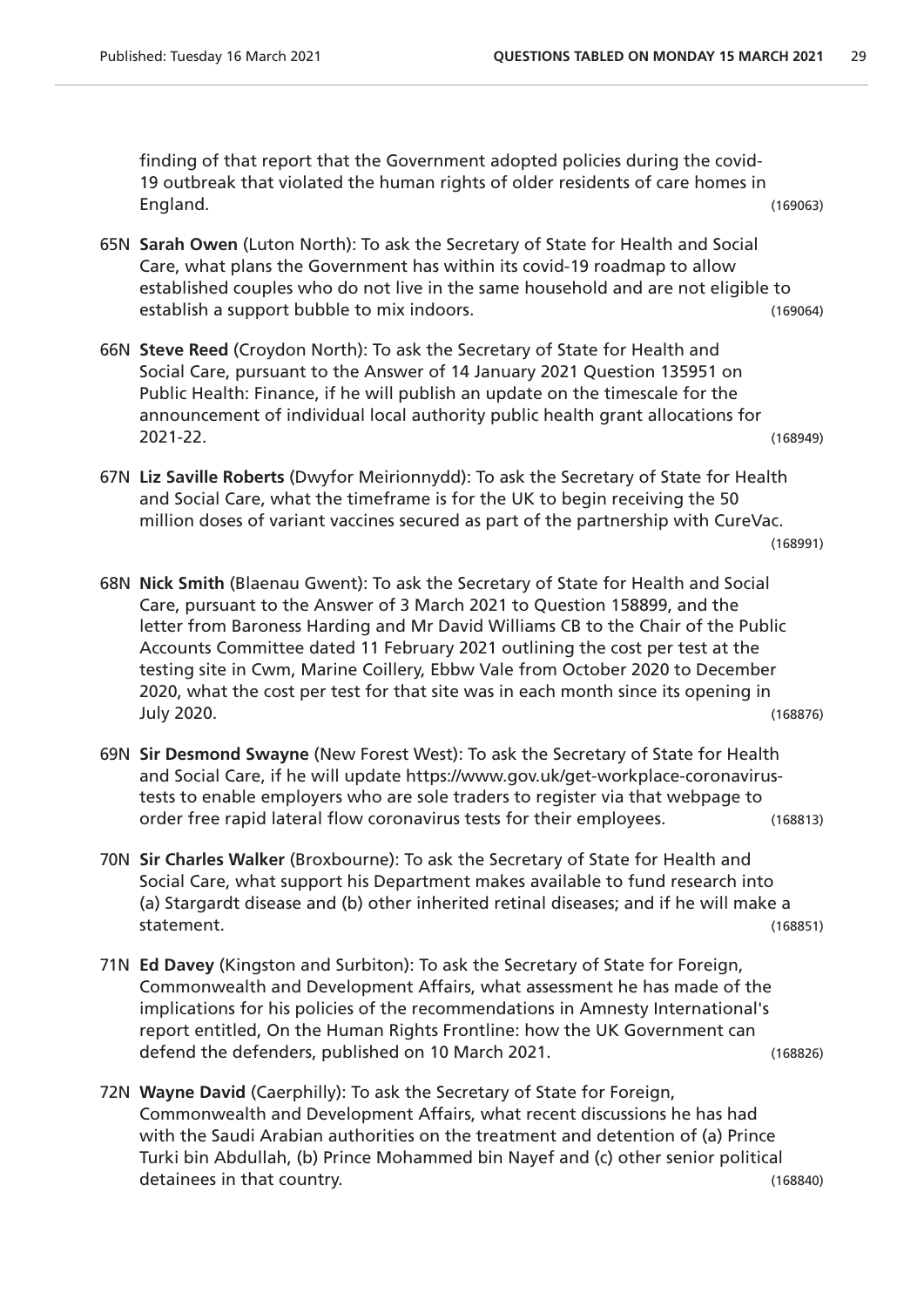- 73N **Wayne David** (Caerphilly): To ask the Secretary of State for Foreign, Commonwealth and Development Affairs, what assessment he has made of the potential merits of introducing Magnitsky-style sanctions against Mohammed bin Salman. (168841)
- 74N **Wayne David** (Caerphilly): To ask the Secretary of State for Foreign, Commonwealth and Development Affairs, what discussions he has had with the Government of Saudi Arabia on the disbandment of the Rapid Intervention Force after it was implicated in the murder of Jamal Khashoggi by the declassified CIA report. (168842)
- 75N **Preet Kaur Gill** (Birmingham, Edgbaston): To ask the Secretary of State for Foreign, Commonwealth and Development Affairs, what impact assessment he has undertaken of the reduction in UK aid to Yemen. (168995)
- 76N **Preet Kaur Gill** (Birmingham, Edgbaston): To ask the Secretary of State for Foreign, Commonwealth and Development Affairs, how much Official Development Assistance (ODA) funding was allocated to the covid-19 Therapeutics Accelerator in 2020-21. (168996)
- 77N **Preet Kaur Gill** (Birmingham, Edgbaston): To ask the Secretary of State for Foreign, Commonwealth and Development Affairs, how much Official Development Assistance (ODA) funding was allocated to the covid-19 response funding to the African Union in 2020-21. (168997)
- 78N **Preet Kaur Gill** (Birmingham, Edgbaston): To ask the Secretary of State for Foreign, Commonwealth and Development Affairs, how much Official Development Assistance (ODA) funding was allocated to basic health in each of the last ten years. (168998)
- 79N **Preet Kaur Gill** (Birmingham, Edgbaston): To ask the Secretary of State for Foreign, Commonwealth and Development Affairs, how many jobs in his Department will be created in Scotland at each grade in each year until 2025. (169000)
- 80N **Fabian Hamilton** (Leeds North East): To ask the Secretary of State for Foreign, Commonwealth and Development Affairs, how many UK armed forces personnel are stationed in Colombia to assist with training the Colombian police force. (168835)
- 81N **Fabian Hamilton** (Leeds North East): To ask the Secretary of State for Foreign, Commonwealth and Development Affairs, what (a) financial and (b) technical support the UK provides to the Colombian (i) police and (ii) armed forces. (168836)
- 82N **Dr Rupa Huq** (Ealing Central and Acton): To ask the Secretary of State for Foreign, Commonwealth and Development Affairs, what steps the Government plans to take to ensure that the perpetrators of war crimes in Syria are held to account. (168980)
- 83N **Daniel Kawczynski** (Shrewsbury and Atcham): To ask the Secretary of State for Foreign, Commonwealth and Development Affairs, which Minister is responsible for managing and updating the list of British sanctions against individuals and companies. (168857)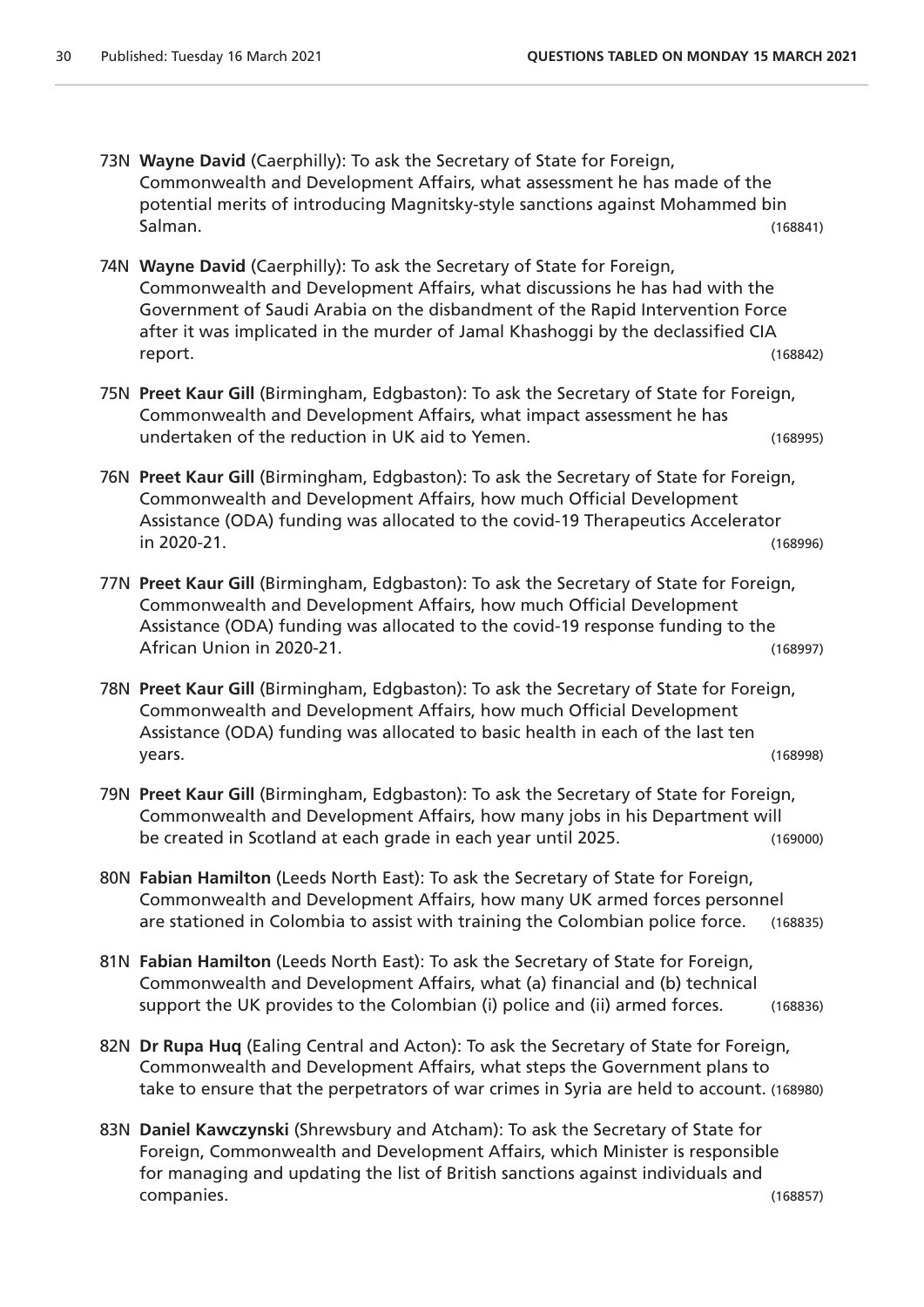- 84N **Afzal Khan** (Manchester, Gorton): To ask the Secretary of State for Foreign, Commonwealth and Development Affairs, how much funding his Department has provided for the training of Chinese judges through the work of the Great-Britain China Centre since 2015; and how many Chinese judges the Great-Britain China Centre has trained that date. (169032)
- 85N **Afzal Khan** (Manchester, Gorton): To ask the Secretary of State for Foreign, Commonwealth and Development Affairs, what steps he is taking to urge the (a) UN Secretary-General and (b) Security Council to intensify diplomatic pressure on the regime in Myanmar, including with a high-level visit to that country and region. (169033)
- 86N **Afzal Khan** (Manchester, Gorton): To ask the Secretary of State for Foreign, Commonwealth and Development Affairs, what assessment he has made of reports of attacks on medical professionals and first-aiders by the military in Myanmar; and steps he plans to take in response to such reports. (169034)
- 87N **Anna McMorrin** (Cardiff North): To ask the Secretary of State for Foreign, Commonwealth and Development Affairs, what assessment he has made of the effect of recent reductions in UN-authorised cross-border aid mechanisms on the delivery of UK-funded health programmes in Syria. (169006)
- 88N **Anna McMorrin** (Cardiff North): To ask the Secretary of State for Foreign, Commonwealth and Development Affairs, what assessment he has made of the potential effect of the postponement of Small Charities Challenge Fund funding on (a) UK-based small international development charities, (b) jobs supported by the Small Charities Challenge Fund and (c) the UK achieving the UN Sustainable Development Goals by 2030. (169008)
- 89N **Anna McMorrin** (Cardiff North): To ask the Secretary of State for Foreign, Commonwealth and Development Affairs, pursuant to the Answer of 5 January 2021 to Question HL11567 on Overseas Aid: Charities, what assessment he has made of the role of small UK-based international development charities in helping his Department meet its seven core development priorities as part of preparing Official Development Assistance budgets for 2021-22; what plans he has to engage with civil society organisations on those budgets. (169009)
- 90N **Mr Andrew Mitchell** (Sutton Coldfield): To ask the Secretary of State for Foreign, Commonwealth and Development Affairs, how much funding was spent in Africa on (a) family planning and (b) reproductive health programmes by the former Department for International Development in (i) 2015, (ii) 2016, (iii) 2017, (iv) 2018, (v) 2019 and (vi) 2020. (168837)
- 91N **Mr Andrew Mitchell** (Sutton Coldfield): To ask the Secretary of State for Foreign, Commonwealth and Development Affairs, whether his Department has plans to continue until 2022 with the five-year family planning spending commitments made in 2017 to FP2020, shortly to be renamed FP2030. (168838)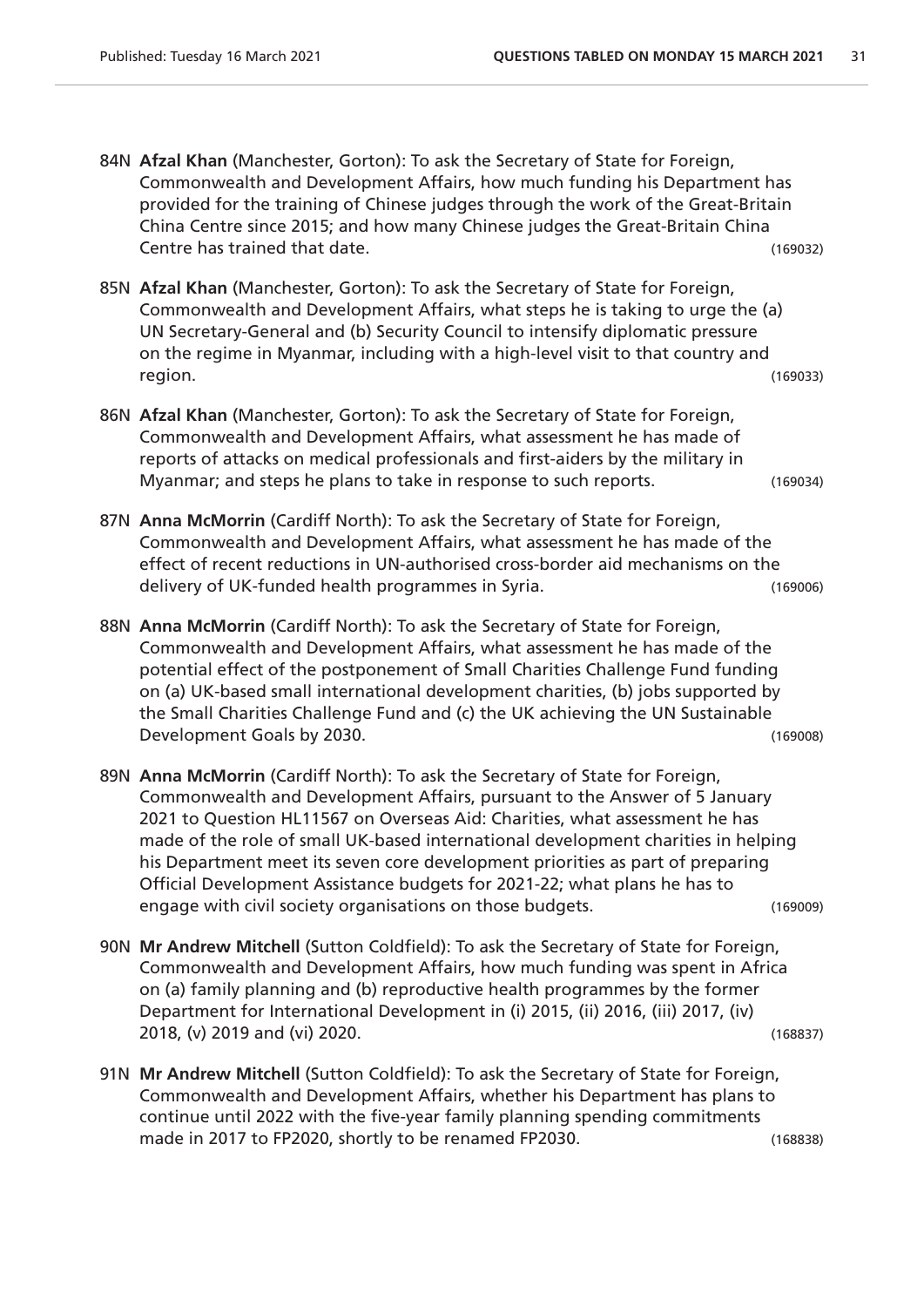- 92N **Mr Andrew Mitchell** (Sutton Coldfield): To ask the Secretary of State for Foreign, Commonwealth and Development Affairs, whether his Department has plans to maintain the same level of spending on family planning beyond 2022 as previously committed to by the Department for International Development as part of FP2020. (168839)
- 93N **Mr David Davis** (Haltemprice and Howden): To ask the Secretary of State for the Home Department, if she will publish details of the two internet service providers that are reported to be conducting trials with her Department and National Crime Agency with the intention to collect Internet Connection Records. (168827)
- 94N **Mr David Davis** (Haltemprice and Howden): To ask the Secretary of State for the Home Department, what the legal basis is for the trials recording the Internet Connection Records of their customers, including any relevant sections of applicable legislation. (168828)
- 95N **Mr David Davis** (Haltemprice and Howden): To ask the Secretary of State for the Home Department, what data has been (a) collected and (b) stored as part of the two trials collecting Internet Connection Records. (168829)
- 96N **Mr David Davis** (Haltemprice and Howden): To ask the Secretary of State for the Home Department, how much funding has been (a) allocated and (b) budgeted for trials collecting Internet Connection Records. (168830)
- 97N **Dr Julian Lewis** (New Forest East): To ask the Secretary of State for the Home Department, with reference to the Written Statement of 8 March 2021, Government response to Consultation: Strengthening Police Powers to Tackle Unauthorised Encampments, HCWS826, what criteria the courts will be required to apply to determine whether the (a) damage, (b) disruption and (c) distress which a person (i) has or (ii) is deemed likely to cause is significant; and what assessment her Department has made of whether it will be feasible to provide sufficient clarity in such criteria to allow for the practical application of that proposed legislation. (168811)
- 98N **Alison Thewliss** (Glasgow Central): To ask the Secretary of State for the Home Department, when she plans to respond to the letter from the All Party Parliamentary Group on Immigration Detention of 22 December 2022 on the processing of individuals arriving in the UK on small boats. (168966)
- 99N **John Healey** (Wentworth and Dearne): To ask the Secretary of State for Defence, what the average median pay for armed forces personnel will be in 2021-22. (168831)
- 100N**John Healey** (Wentworth and Dearne): To ask the Secretary of State for Defence, what assessment he has made of the effect of the pay freeze on the household income of armed forces personnel in 2021-22. (168832)
- 101N**John Healey** (Wentworth and Dearne): To ask the Secretary of State for Defence, what comparative assessment he has made of the armed forces pay increase and the projected rate of inflation in 2021-22. (168833)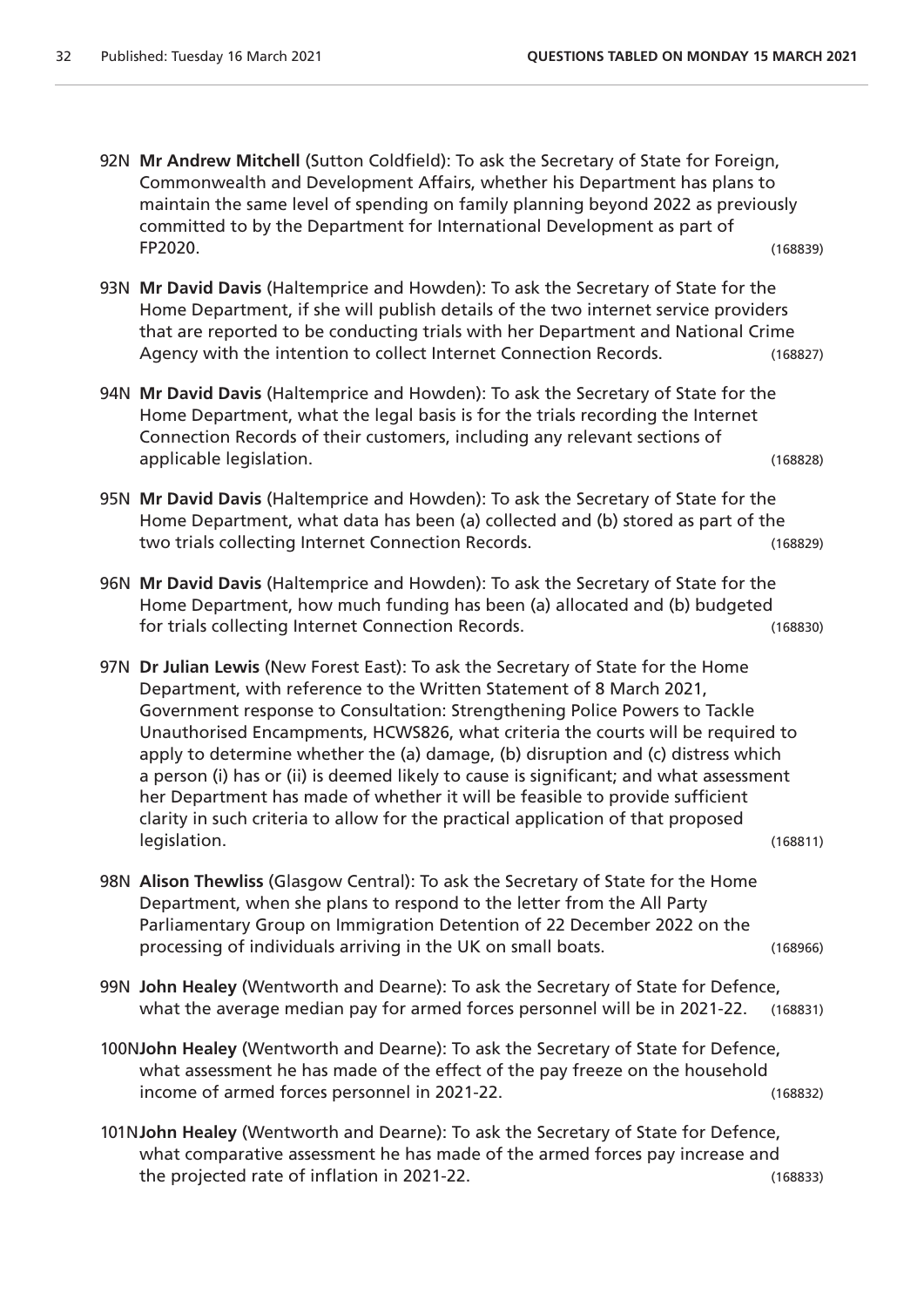- 102N**John Healey** (Wentworth and Dearne): To ask the Secretary of State for Defence, what the ratio of pay between an officer and a non-officer was in each year since 2010. (168834)
- 103N**Theresa Villiers** (Chipping Barnet): To ask the Secretary of State for Defence, if he will rake steps to ensure that members of the armed services returning from duty overseas are not asked to pay for covid-19 tests. (168853)
- 104N**Daisy Cooper** (St Albans): To ask the Secretary of State for Housing, Communities and Local Government, pursuant to the Answer of 2 November 2020 to Question 104771, whether local authorities can exercise their discretion in order to permit those (a) pubs and (b) hospitality businesses that are in listed buildings to erect temporary outside structures within their curtilage. (169049)
- 105N**Steve Reed** (Croydon North): To ask the Secretary of State for Housing, Communities and Local Government, if he will publish Government commissioned research into public attitudes to its levelling up agenda by external polling and communications agencies. (168941)
- 106N**Steve Reed** (Croydon North): To ask the Secretary of State for Housing, Communities and Local Government, if he will publish any equalities impact assessment that was conducted for the Towns Fund. (168942)
- 107N**Steve Reed** (Croydon North): To ask the Secretary of State for Housing, Communities and Local Government, what estimate he has made of the average cost to local authorities that are not prioritised for capacity funding of bidding for funding from the Levelling Up Fund. The contract of the contract of the contract of the contract of the contract of the contract of the contract of the contract of the contract of the contract of the contract of the contra
- 108N**Steve Reed** (Croydon North): To ask the Secretary of State for Housing, Communities and Local Government, if he will publish all details of all the Town Deals published on 3 March 2021, including details of the projects which received funding and those which did not. (168945)
- 109N**Sir Charles Walker** (Broxbourne): To ask the Secretary of State for Housing, Communities and Local Government, if he will take steps to introduce an alternative means of registration and identification for disabled car users to eliminate the problem of blue badge disabled parking discs being taken from cars; and if he will make a statement. (168850)
- 110N**Anneliese Dodds** (Oxford East): To ask the Chancellor of the Exchequer, whether his Department plans to publish the document entitled HMT ministers' meetings, hospitality, gifts and overseas travel: 1 April to 31 July 2020. (169021)
- 111N **Anneliese Dodds** (Oxford East): To ask the Chancellor of the Exchequer, what estimate his Department has made of the total value of planned capital investment that will be brought forward into the two-year eligibility period for super-deduction from future financial years. (169022)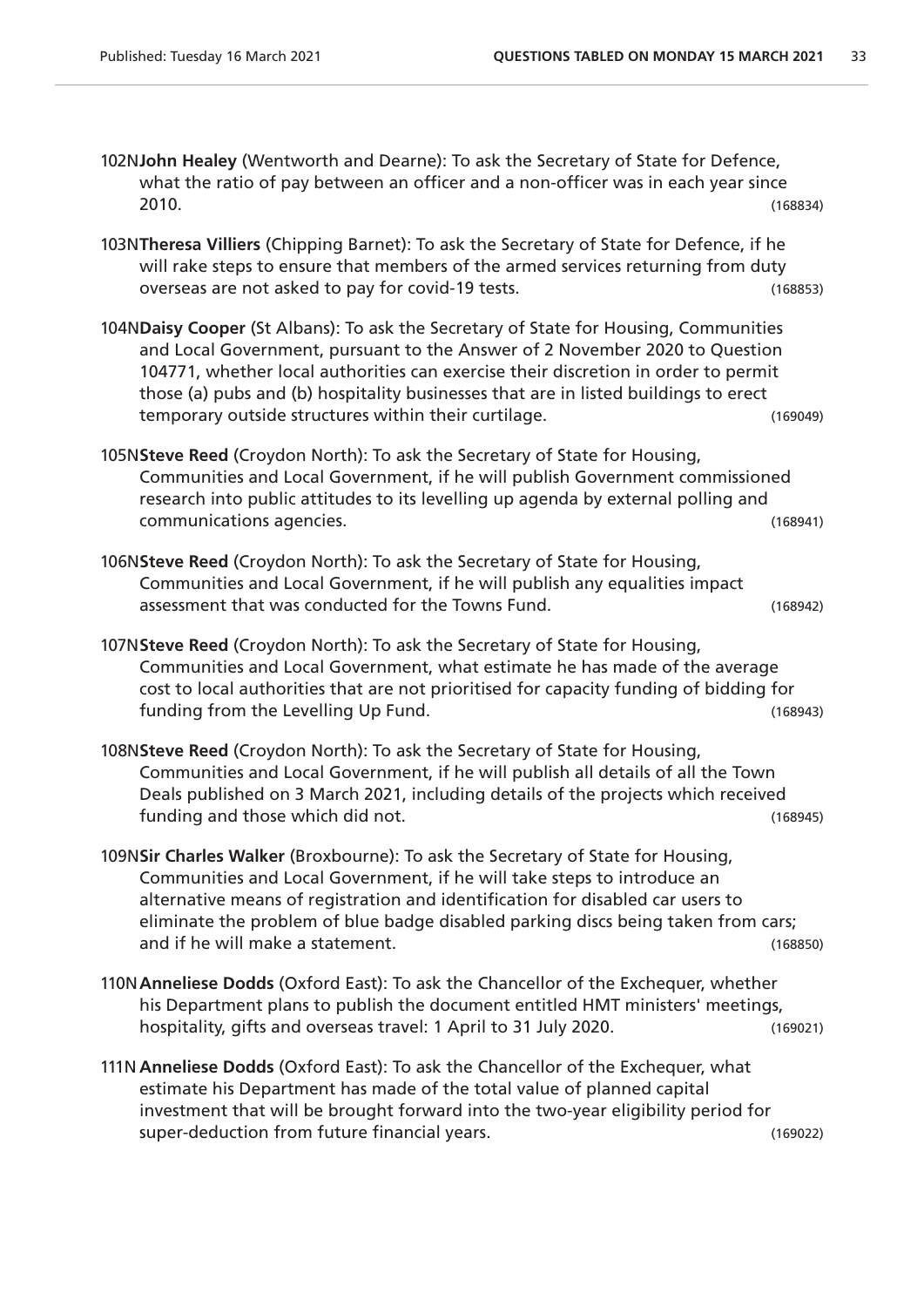- 112N**Anneliese Dodds** (Oxford East): To ask the Chancellor of the Exchequer, if his Department will make an assessment of the effect on the level of inward investment in each year since 2010 of Government corporation tax policy changes since 2010. (169023)
- 113N**Anneliese Dodds** (Oxford East): To ask the Chancellor of the Exchequer, what the annual resource departmental expenditure budget of HM Revenue and Customs has been in each year since 2010. (169024)
- 114N**Chris Grayling** (Epsom and Ewell): To ask the Chancellor of the Exchequer, pursuant to the Answer of 15 March 2021 to Question 163647, if he will publish information on the Self-Employment Income Support Scheme specifically in relation to theatrical freelances whose self-employment income was incorrectly classified as PAYE by the Royal Opera House. (168844)
- 115N**Drew Hendry** (Inverness, Nairn, Badenoch and Strathspey): To ask the Chancellor of the Exchequer, what assessment his Department has made of the potential merits of further regulatory controls by the Financial Conduct Authority to prevent organisations from promoting their products as inherently based around a share index as opposed to other forms of entity such as gambling platforms. (168975)
- 116N**Mr Richard Holden** (North West Durham): To ask the Chancellor of the Exchequer, if he will make an estimate of the increase in beer duty required to achieve revenue neutrality for (a) bottled and (b) off-licence beer on licenced premises. (169067)
- 117N**Mr Richard Holden** (North West Durham): , To ask the Chancellor of the Exchequer, if he will make an estimate of the potential increase in cider duty required for (a) bottled and (b) off-licence beer on licenced premises from a keg or barrel to achieve revenue neutrality by offsetting a beer duty reduction of (i) 1p per pint (ii) 5p per pint (ii) 10p per pint (iii) 50 percent and (iv) 100 percent. (169068)
- 118N**Mr Richard Holden** (North West Durham): To ask the Chancellor of the Exchequer, if he will make an estimate of the potential cost to the Exchequer of reducing licenced premises beer duty for (a) beer and (b) cider from a keg or barrel of not less than 20 litres to (i) 1p per pint (ii) 5p per pint (ii) 10p per pint (iii) by 50 percent and (iv) by 100 percent. (169069)
- 119N**Anna McMorrin** (Cardiff North): To ask the Chancellor of the Exchequer, what was the total Official Development Assistance spend on Gift Aid was in 2020-21; and what allocation has been set for 2021-22. (169007)
- 120N**Kirsten Oswald** (East Renfrewshire): To ask the Chancellor of the Exchequer, pursuant to the Answer of 15 March 2021 to Question 166463 on Taxation: Selfassessment, how many and what proportion of people already in receipt of a Self-Employed Income Support Scheme grant received prior notice that failure to submit a tax return for the tax year 2019-20 by (a) 2 March 2021 or (b) any other date would result in them being ineligible for the fourth and fifth grants. (168954)